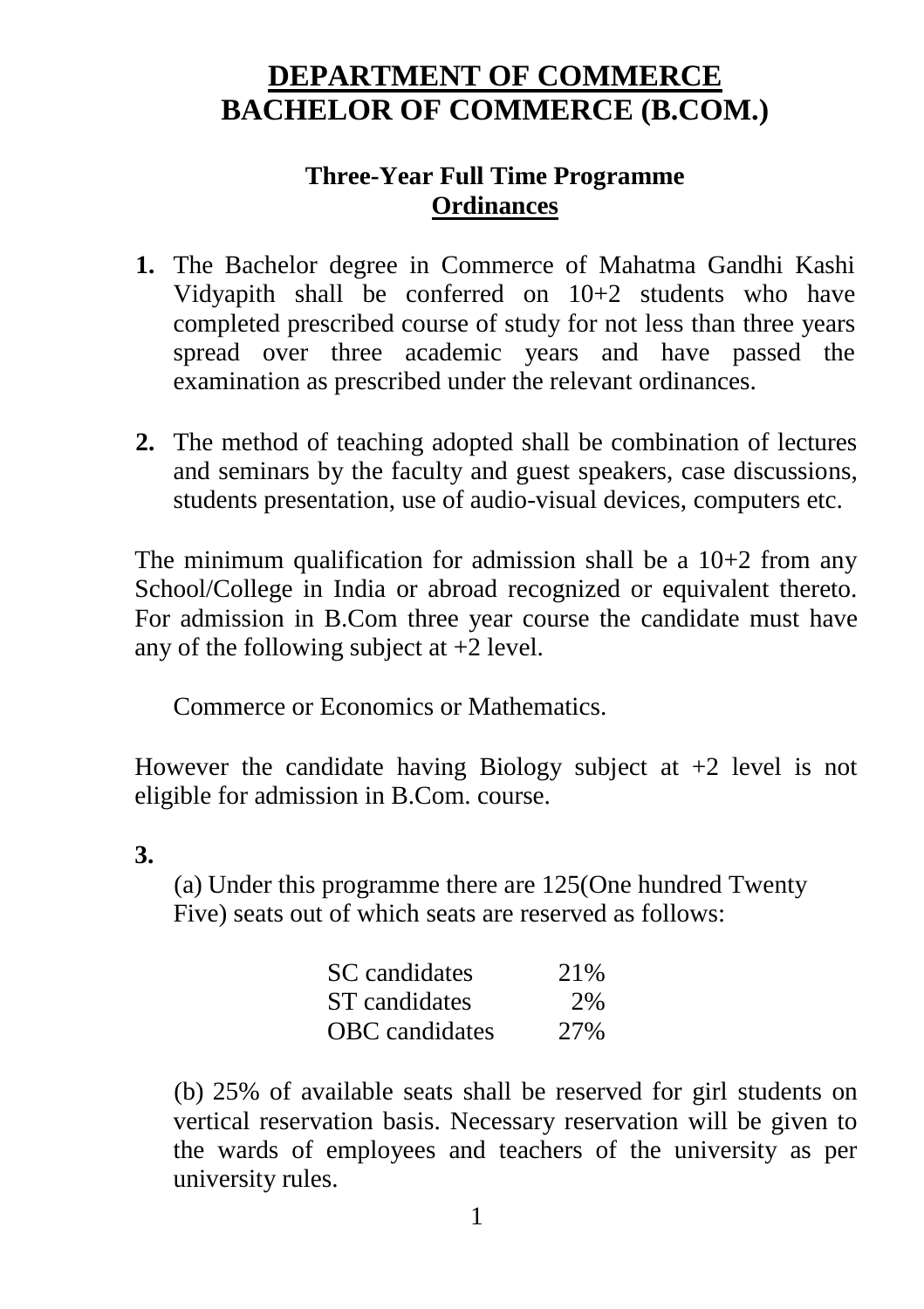(c) Colleges under the Jurisdiction of the university are permitted to admit students on the basis of sanctioned strength of the college from time to time.

- **4.** The admission shall be made through written test or on Merit basis as decided by the University/College from time to time.
- **5.** The schedule of fee to be paid in each year by the students shall be as per University Rules formulated from time to time. In addition to the above, annual examinations fee will be payable separately as per university rules.
- **6.** No student will be permitted to pursue any other course of study or take up an employment during the tenure of this programme.
- **7.** No candidates shall be allowed to appear in the annual examination unless he/she has attended at least 75% of the lectures in each paper .
- **8.** The evaluation of the students shall be done on the basis of the written annual examination having 100 marks in each paper.
	- **A.** Duration of annual written examination carrying 100 marks in each paper shall be of three hours.
	- **B.** A candidate will be declared to have passed the annual examination if she/he secures passing marks as prescribed by the university.
	- **C.** The final result of the candidates shall be declared on the basis of combined results of all the annual examination of B.Com. I, B.Com. II and B.Com. III.

A candidate securing 60% or more marks or above will be awarded first division and candidates securing 45% or more but less than 60% marks in the aggregate will be placed in II division and candidate securing 33% or more but less than 45% marks in the aggregate will be placed in IIIrd division.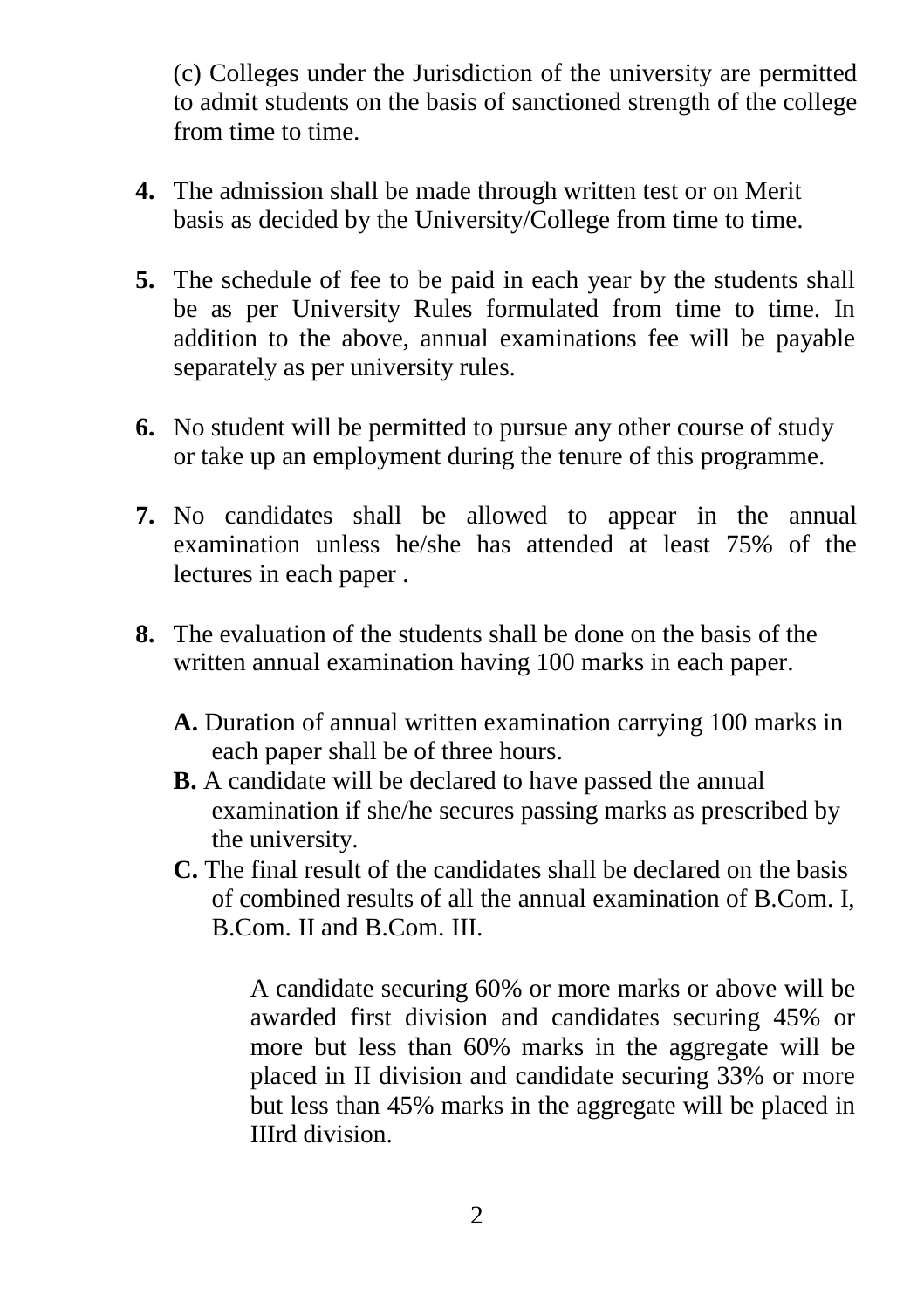- **9.** Students shall be eligible for the facility of improvement/ back paper in two papers in each year as per university rules.
- **10.** A candidate who fails in an annual examination or fails to clear back paper, shall be permitted to appear in the annual examination as a casual student only on the completion of his prescribed course of study. Such students shall be treated as paripassue with regular students of the concerned year.
- **11.** The Bachelors Degree of Commerce shall consist of the course structure and detailed syllabus prescribed in the Annexure 1.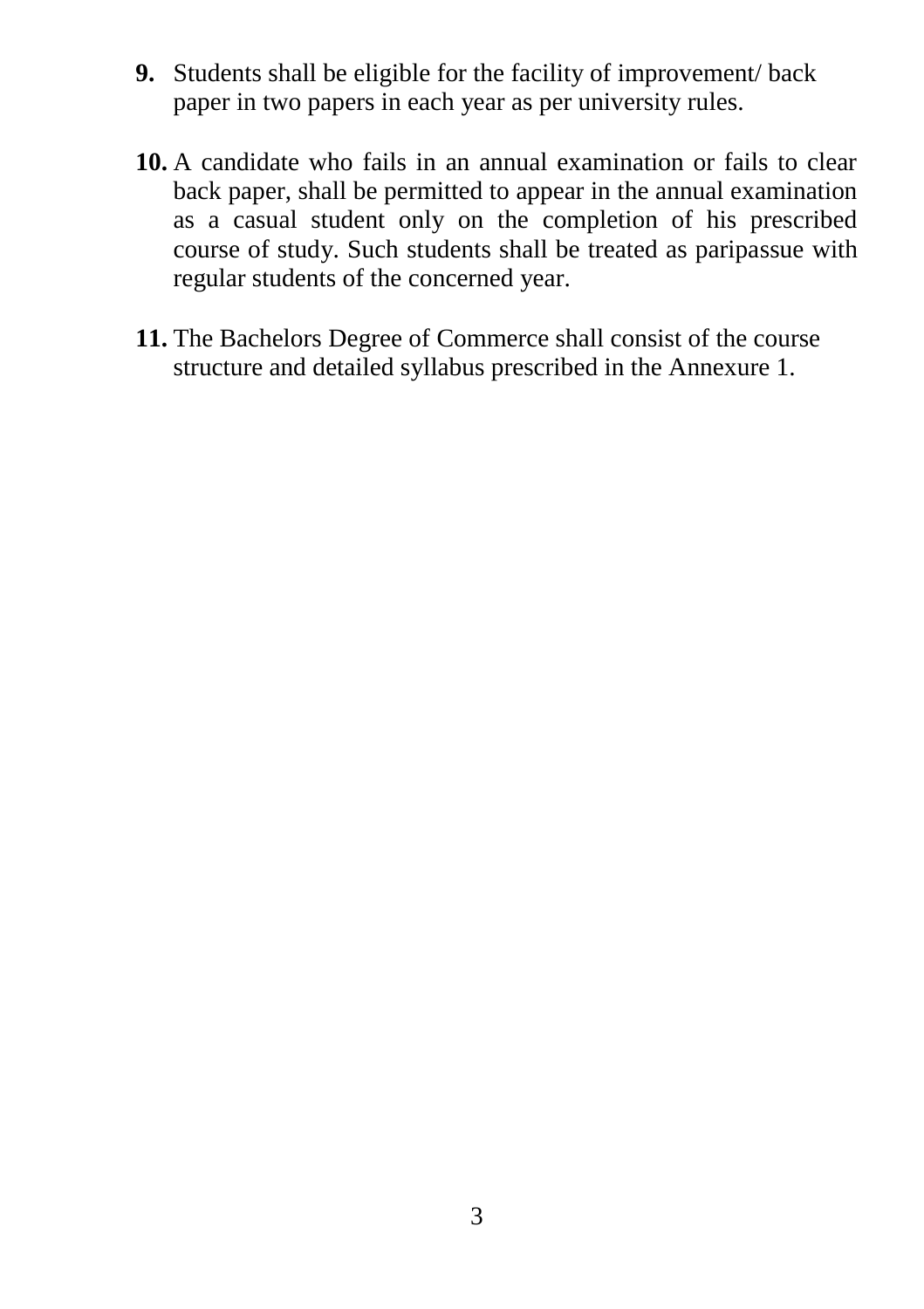# **SYLLABUS BACHELOR OF COMMERCE (THREE YEARS FULL TIME PROGRAMME)**

| Paper               | <b>Paper Name</b>                                  | <b>External</b> (Yearly | <b>Practical</b> | <b>Total</b> |
|---------------------|----------------------------------------------------|-------------------------|------------------|--------------|
| Code                |                                                    | <b>Examination</b> )    |                  |              |
| <b>BC</b> 101       | <b>Business Organization</b><br>& Management       | 100                     |                  | 100          |
| <b>BC</b> 102       | Financial Accounting                               | 100                     |                  | 100          |
| <b>BC</b> 103       | <b>Business Regulatory</b><br>Framework            | 100                     |                  | 100          |
| <b>BC</b> 104       | <b>Business Economics</b>                          | 100                     |                  | 100          |
| <b>BC</b> 105       | <b>Business Statistics</b>                         | 100                     |                  | 100          |
| <b>BC106</b><br>(A) | Introduction to<br><b>Computer Applications</b>    | 80                      | 20               | 100          |
| <b>OR</b>           | <b>OR</b>                                          |                         |                  |              |
| <b>BC106</b><br>(B) | Business Mathematics /<br><b>Office Management</b> | 100                     |                  | 100          |
|                     | <b>Grand Total</b>                                 |                         |                  | 600          |

# **B.Com. Part – 1**

**Note: 1-** Being a practical paper if any student opt paper code: BC 106 (A) "Introduction to Computer Applications" in B.Com. Part –I then He/She has to compulsorily opt BC 206 (A) "Business Graphics & Multimedia Management" & BC 306 (A) "Information Technology" in B.Com. Part- II & B.Com. Part-III respectively.

**Note: II** -Apart from Note-I students who have opted any paper of BC 106 (B) are free to opt BC 206 (B) "Business Communication" or BC 206 (C) "Principles of Insurance" in B.Com. Part –II and similarly they may opt BC 306 (B) "Goods & Services Tax (GST)" or BC 306 (C) "Principles and Practices of Actuaries" in B.Com. Part- III.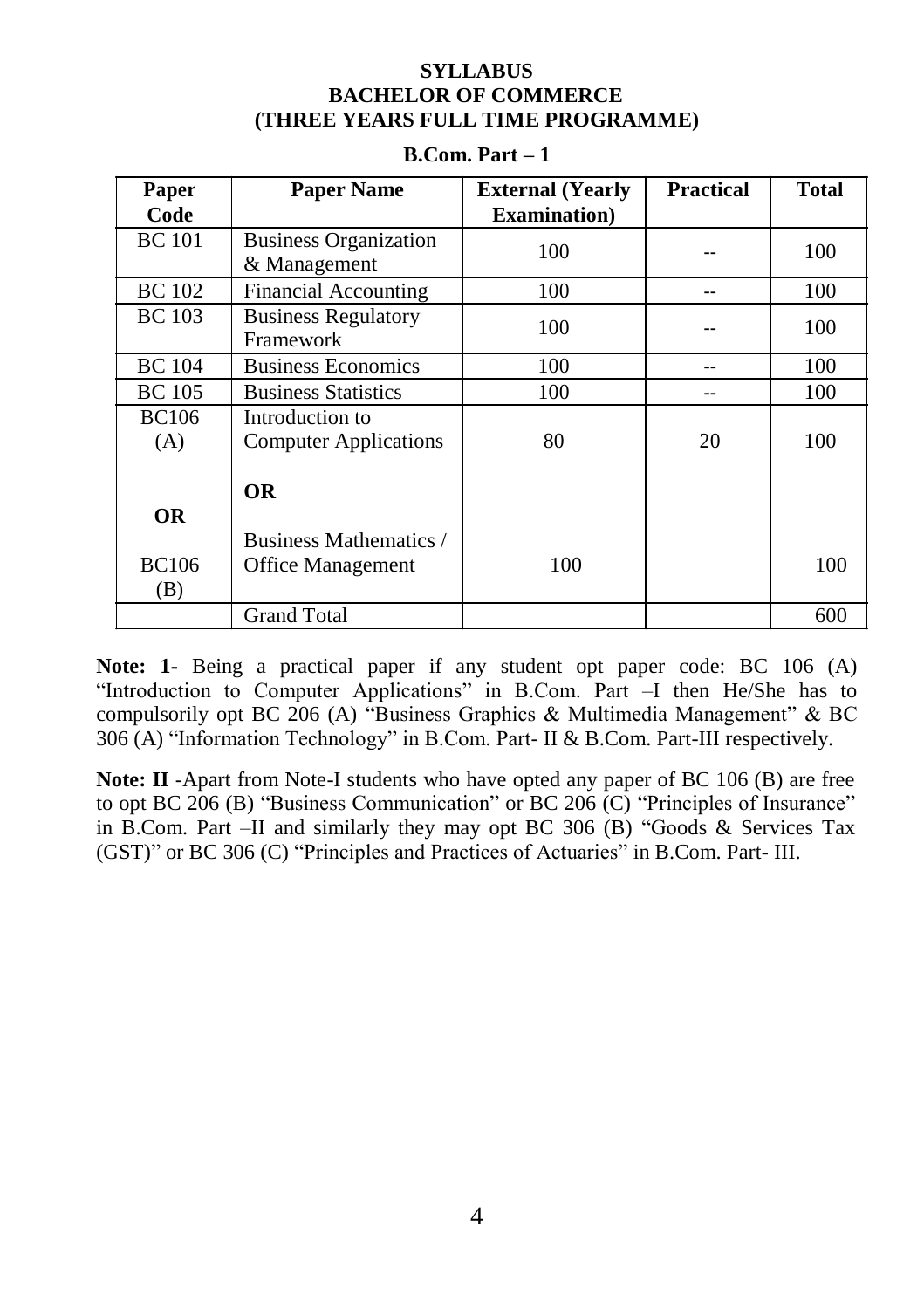# **BUSINESS ORGANIZATION AND MANAGEMENT**

**Objective:** This course familiarizes the students with the basics and principles of management .

# **Unit-1**

Introduction: Concept, Nature, Process and Significance of Management; Managerial roles (Mintzberg); An overview of functional areas of Management; Development of management thought; Classical and Neo-classical System; Contingency approach. Planning: Concept, Process and types; Decision-Making: Concept and Process: Management by Objectives,

#### **Unit-II**

Organising: Concept, Nature, Process and Significance: Authority and Responsibility relationships: Centralisation and Decentralization; Departmentation; Organisational Structure-Forms and Contingency factors. Corporate Planning; Environment Analysis and Diagnosis; Strategy Formulation.

#### **Unit-III**

Direction: Concept and Techniques, Managerial Control- Concept and Process, Effective Control System. Techniques of Control; Motivation and Leading people at work: Motivation-Concept, Theories-Maslow, Herzberg, McGregor and Quchi, Financial and Non Financial Incentives, Leadership- Concept and Leadership styles, Likert's Four system of Leadership

#### **Unit-IV**

Coordination as an essence of Management, Communication- Natutre, Process, Networks and Barriers. Effective Communication. Management of change: Concept, Nature and Process of Planned Change, Resistance to change, Emerging Horizons of Management in a changing environment.

| 1. Aswathappa & Yadumurth | :Business Organisation and Management         |
|---------------------------|-----------------------------------------------|
| 2. Arunachalam, P.        | :Business Organisation and Management         |
| 3. Agrawal, R.C.          | :Prabandha ke Siddhant                        |
| 4. Gupta, N.S.            | :Organisation Theory and Behaviour            |
| 5. Jha, Bishwambhar       | : Fundamentals of Industrial Organisation and |
|                           | Management                                    |
| 6. Jolshi, G.L.           | : Vyavasayik Sanghathan Avam Prabandha        |
| 7. Prasad, Jagdish        | : Vyavasayik Sanghathan Avam Prabandha        |
| 8. Shukla, Sudhir         | : Vyavasayik Sanghathan Avam Prabandha        |
| 9. Shukla, Sudhir         | : Management Concept & Principles             |
|                           |                                               |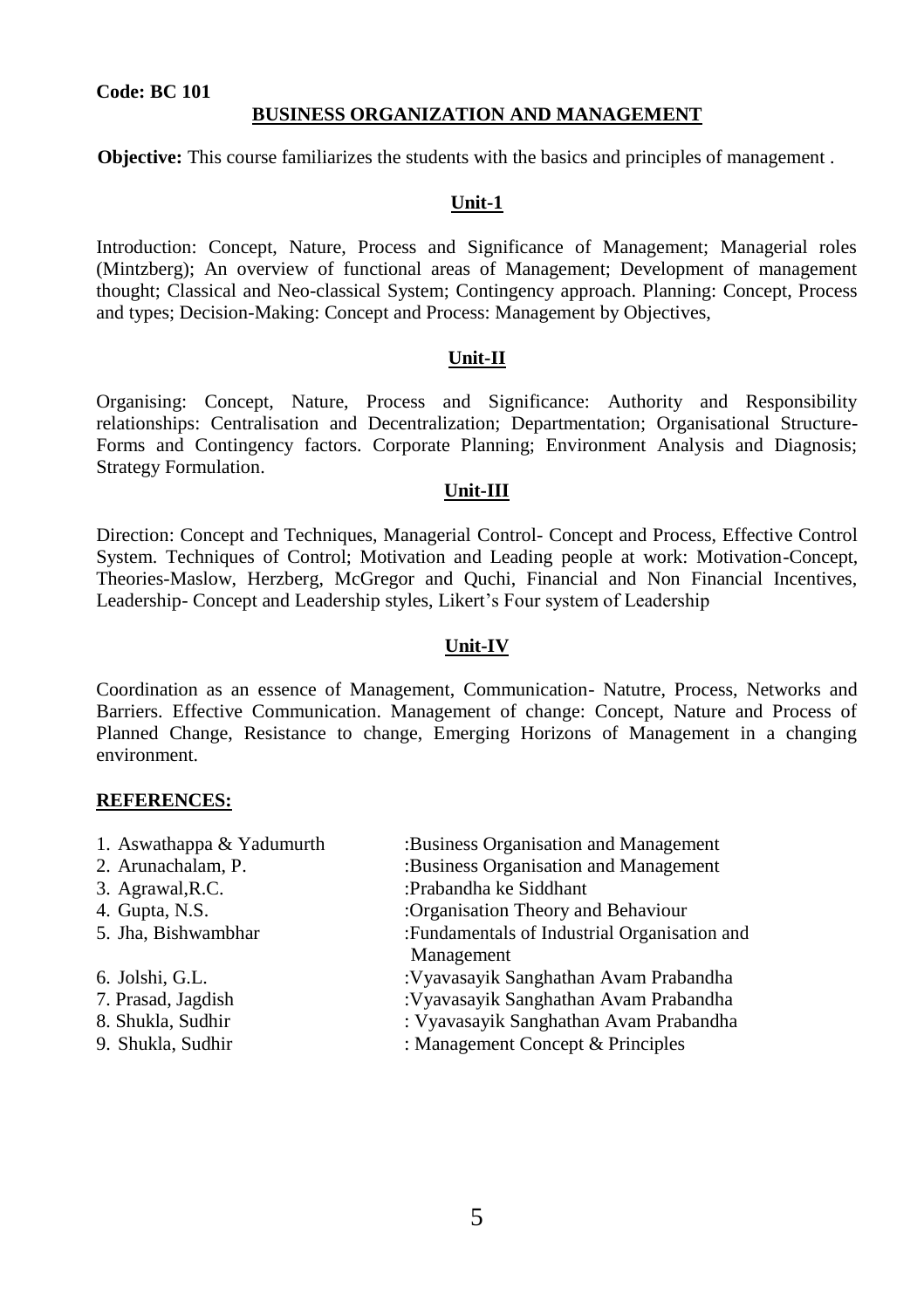# **Code:BC-102**

# **FINANCIAL ACCOUNTING**

**Objective-:** This course exposes the students to the basic concepts of accounting knowledge to develop financial accounting as applicable to various business institutions.

# **Unit-I**

Nature and scope of Accounting : Accounting concepts and conventions, Indian and International Accounting standards.

Accounting Mechanics: Double Entry System, Preparation of Journal Ledger and Trial Balance, Concept of Income and its Measurement. Preparation of Final Statement.

#### **Unit-II**

Royalty Accounts, Hire Purchase and Instalment Payment System, Insolvency Accounts

# **Unit-III**

Departmental Accounts, Branch Accounts, Double Account System.

# **Unit-IV**

Accounts of Insurance Companies, Computation of Fire Insurance claims Accounts of Banking companies Voyage accounts, Empties Accounts

#### **REFERENCES:**

1. Jaisawal, K.S. : Financial Accounting (Both in Hindi & English Version) (Vaibhav laxmi Prakashan). 2010, Varanasi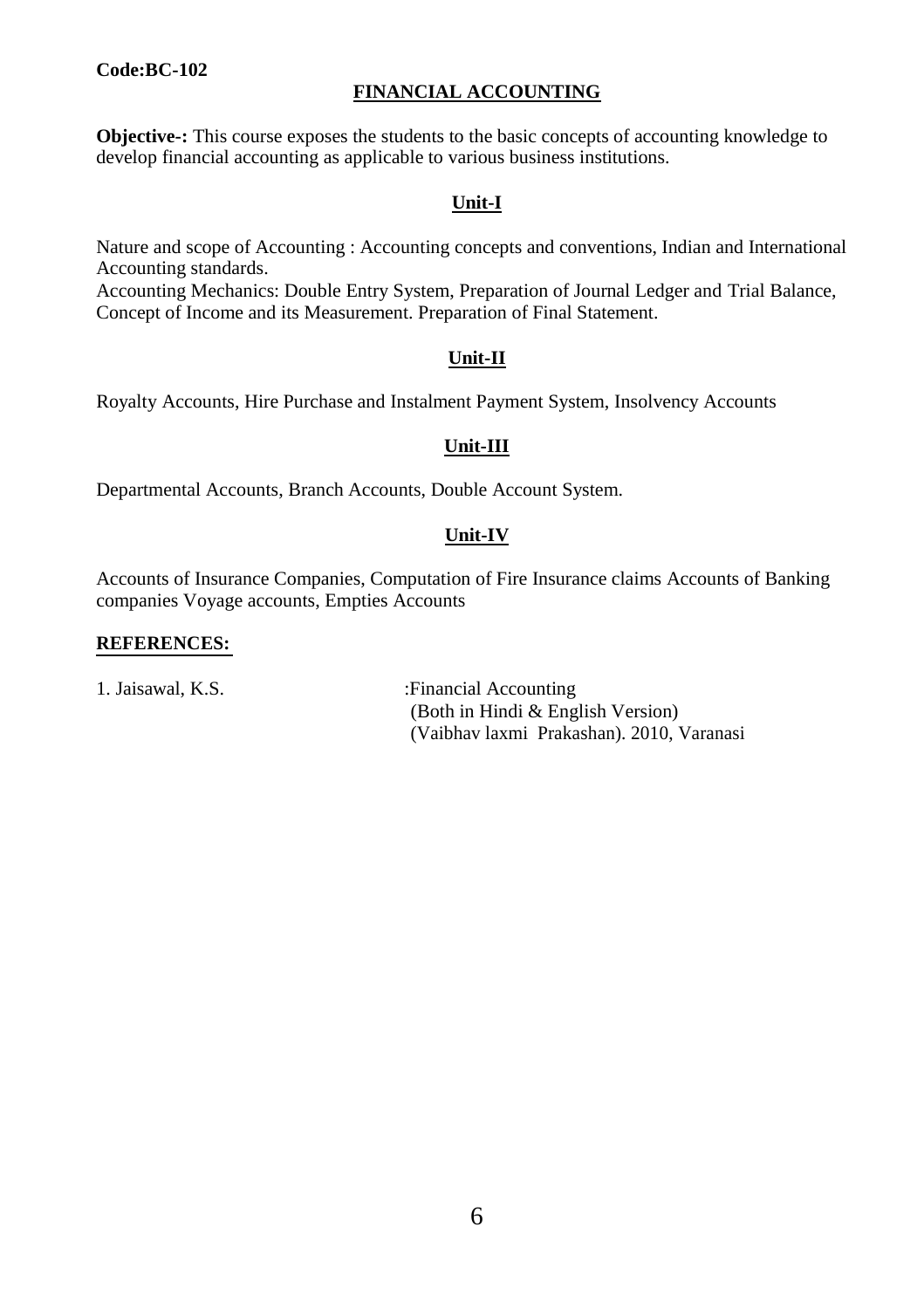#### **BUSINESS REGULATORY FRAMEWORK**

**Objective:** The objective of this course is to provide a brief idea about the framework of Indian business laws.

# **Unit-I**

Law of Contract (1872); Nature of Contract, Classifications of contract, Offer and Acceptance, Capacity of parties to Contract, Fee Consent: Consideration, Legality of object, Agreement declared Void Performance of Contract, Discharge of Contract, Remedies for Breach of Contract, Discharge of Contract.

#### **Unit-II**

Special Contracts, Indemnity, Guarantee, Bailment and Pledge Sale of Goods Act 1930: Formation of contract of sale, Goods and their classifications, Price; Conditions and Warranties; Transfer of Property in goods; Performance of the Contract of Sales; Unpaid Seller and his rights.

#### **Unit-III**

Definition of Negotiable Instructions; Features; Promissory Notes; Bill of Exchange and Cheque Holder in due course. Crossing of a cheque and Negotiable Instrument Act, 1881 its types, Negotiation and Assignment. Dishonor and Discharge of Negotiable Instrument.

#### **Unit-IV**

The Consumer Protection Act, 1986: Salient features, Definition of Consumer, Grievance redressal machinery, Foreign Exchanger Management Act, 2000.

| 1. Basu, D.D.               | :Introduction to the Constitution of India             |
|-----------------------------|--------------------------------------------------------|
| 2 Chawla & Garg             | :Marchantile Law                                       |
| 3. Chakraborty, A.H.        | : Industrial Licensing $&$ Industries                  |
| 4. Chandha, P.R.            | :Business Law                                          |
| 5. Kapoor, N.D.             | :Business Law                                          |
| 6. Krishnamurthy, S.        | : Economic Legislation                                 |
| 7. Kuchhal, M.C.            | :Business Law                                          |
| 8. Singh, Avtar             | :Mercantile Law                                        |
| 9. Singh, Avtar             | :Company Law                                           |
| 10. Taxman                  | :Mercantile Law                                        |
| 11. Shama R.C.&Vishnoi R.K. | :Business Regnlatory Framework (Hindi&English) Version |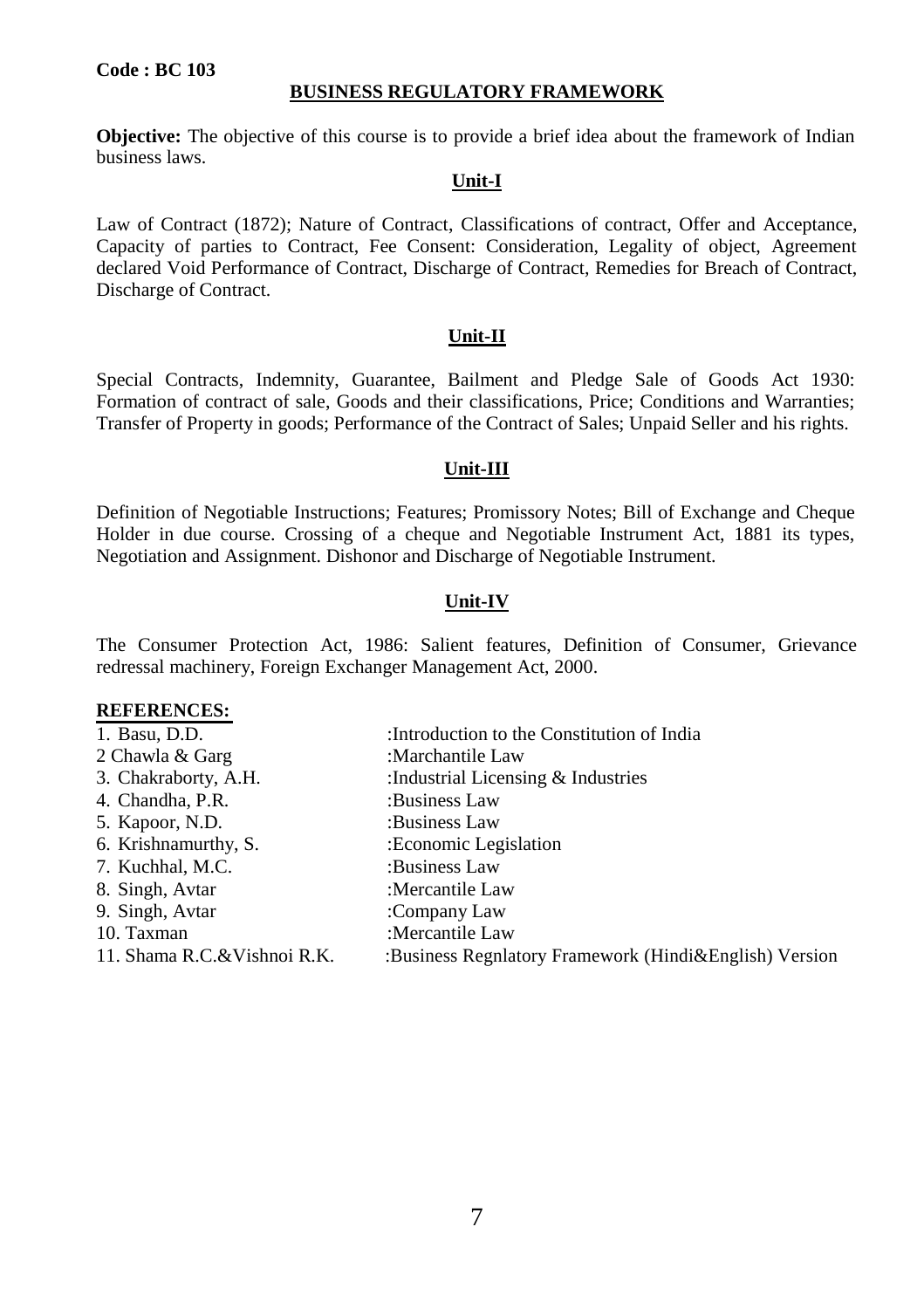#### **BUSINESS ECONOMICS**

**Objective:** This Course is meant to acquaint the students with the principles of Business Economics as are applicable in business.

#### **Units-I**

Introduction: Nature and scope of Business Economics, Utility; Meaning, Kinds, & Measurement of utility, Law of Demand, Law of marginal diminishing utility, Elasticity of Demand; Concept and measurement of elasticity of demand, Price, Income and Cross Elasticity, Determinants of Elasticity of Demand, Importance of elasticity of demand.

#### **Units-II**

Theory of Cost: Short run & Long run Cost Curve-Traditional and Modern approaches. Production function: Law of Variable proportion; Isoquants; Economic Regions and Optimum factor Combination; Expansion Path; Ridge lines, Returns to scale; Internal and external economics and diseconomies.

#### **Units-III**

Price-Output decisions under different market conditions - Perfect and Imperfect Competition, Monopoly, Monopolistic competition, Oligopoly, Duopoly, Non-price competition, Price discrimination and produce differentiation.

#### **Units-IV**

Theory of Distribution: Marginal Productivity Theory and Modern Theory, Wage-Meaning, Determination of wage Rate under perfect competition and Monopoly, Rent concept : Recardian and Modern Theories of Rent; Quasi-rent. Interests - Concept and Theories of Interest, Profit – Concept and Theories of profit .

#### **REFERENCES:**

- 1. Ahuja, M.L. : Business Economics 2. Bansal, S.N. : Uccha Aaarthik Siddhant 3. John, P., Gould jr. & Edward p. Lajear :Micro-Economic Theory 4. Jhingan, M.L. : Samashti Arthashastra 5. Jhingan,M.L. :Vyashsti arthashastra 6. Jdain, K.P. : Principles of Economics 7. Kkoutsoyuianni, A.  $\blacksquare$  :Modern Micro Economics 8. Mishra, J.P. : Vyashti Arthashastra 9. Kanaodia, Suresh.K., Twaxayik Arthashastra Shukla, Sudhir. K. And Singh, R.K. (Vaibhav Laxmi Prakashn) 2010,Varanasi 10. Singh. H. K. : Managerial Economic 11. Vishnoi R. K. : Susiness Economics
	-

8

- 
-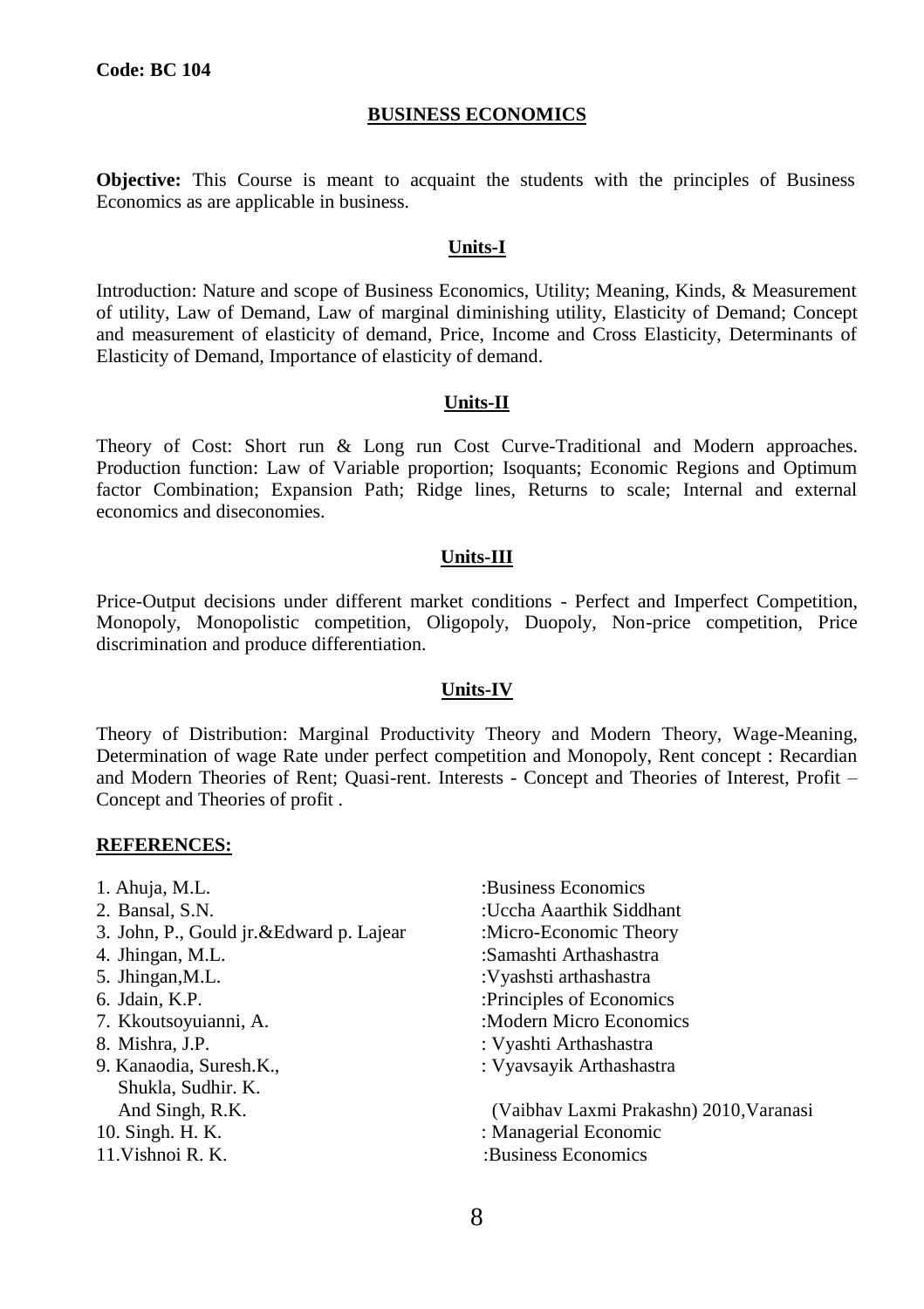#### **Business Statistics**

**Objective:** It enables the students to gain undergoing of Statistical techniques as are applicable to business.

#### **Unit-I**

Introduction to Statistics: Meaning, Scope, Importance and Limitation, Managerial Application, Statistical Investigation- Planning and organization, Statistical units, Methods of Investigation, Census and Sampling. Collection of Data- Primary and Secondary Data, Editing of Data-Classification of data, Frequency Distribution and Statistical Series, Tabulation of Data-Diagrammatical and Graphical Presentation of Data. Analysis of Data, Interpretation of Data.

#### **Unit-II**

Measures of Central Tendency – Mean, Median, Mode, Geometric and Harmonic Mean; Dispersion – Range, Quartile, Percentile, Quartile Deviation, Mean Deviation, Standard Deviation and its Co- efficient, Co-efficient of Variation and Variance, Test of Skewness and Dispersion, Its Importance, Co-efficient of Skewness

#### **Unit III**

Correlation- Meaning, application, types and degree of correlation, Methods- Scatter Diagram, Karl Pearson's Coefficient of Correlation, Spearman's Rank Coefficient of Correlation. Regression Analysis– Meaning, Importance, Simple Regression Equation. Standard error of estimates. Index Number: - Meaning, Types and Uses, Methods of constructing Price Index Number, Fixed – Base Method, Chain-Base Method, Base conversion, Base shifting deflating and splicing. Consumer Price Index Number, Fisher's Ideal Index Number, Reversibility Test- Time and Factor.

#### **Unit IV**

Interpolation and Extrapolation: Meaning, Importance Methods- Binomial, Newton's Lagrange's Analysis of Time Series:-Meaning, Importance and Components of a Time Series. Decomposition of Time Series:- Moving Average Method and Method of Least square. Business Forecasting.

#### **References:**

| 1. Chikodi & Satya Prasad | :Business Statistics                            |
|---------------------------|-------------------------------------------------|
|                           |                                                 |
| 2. Gupta & Gupta          | :Business Statistics                            |
| 3. Gupta, B.N.            | :Sankhyiki                                      |
| 4. Hooda, R.P.            | : Statistics for Business Economics             |
| 5. Lal, Muking            | :Sankhyki Ke Prarambhik Siddhant                |
| 6. Paul, Joseph & Raphael | :Business Statistics                            |
| 7. Puri, V.K.             | : Elements of Business Statistics               |
| 8. Rastogi, K.K.          | :Sankyiki                                       |
| 9. Sinha, B.C.            | :Sankhyiki Ke Tattva                            |
| 10. Jaisawal K.S.         | : Business Statistics (Both in Hindi & English) |
|                           | (Vaibhav Laxmi Prakashn) 2010, Varanasi         |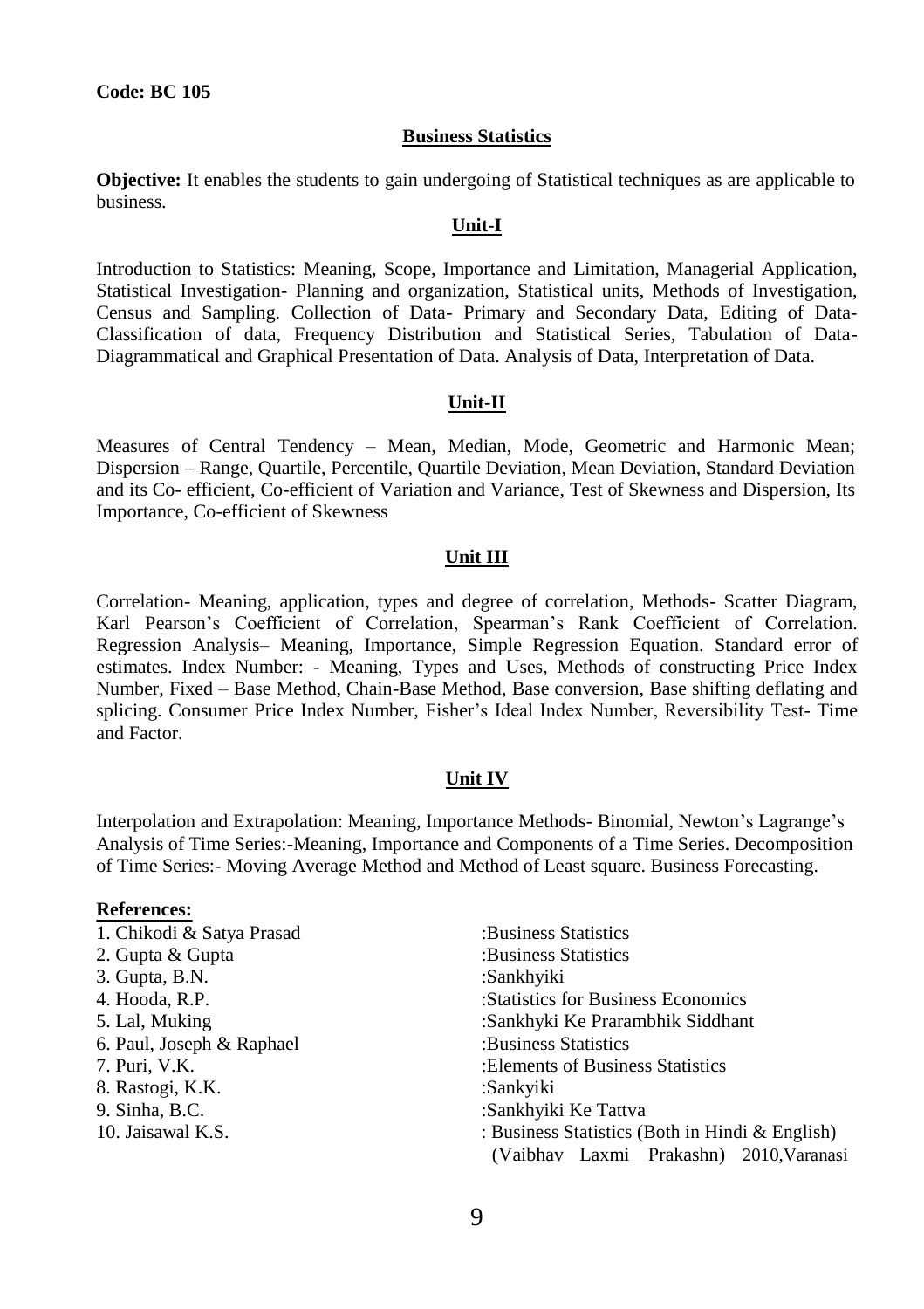# **INTRODUCTION TO COMPUTER APPLICATIONS**

**Objective:** To develop in students an appreciation of detailed working of computers, different software and Hardware systems available in the industry and it's ability to the business.

# **Units-I**

Computer: An Introduction- Computer in Business, Elements of Computer System Set-up ; Indian computing Environment, components of a computer system, Generations of computer and computer languages; Software PC- Software packages-An introduction, Disk Operating system and windows: Number systems and codes. Computer Arithmatics.

#### **Units-II**

Introduction to a Spreadsheet software, Creation of spreadsheet Applications; Range, Formulas, Function, Data Base Functions in spreadsheet: Graphics on spreadsheet. Presentation Graphics-Creating as presentation on a PC . .

# **Units-III**

Relevance of Data Base Management Systems and Interpretations of Applications; DBMS system Network, Hierarchical and relational database, application of DBMS systems. Data Base Language, Dbase package, Basics of data processing; Data Hierarchy and Data file structure, Data files organizations; Master and Transaction file. Programme development cycle.

# **Units-IV**

Word processing : Meaning and role of word processing in creating of document, Editing, formatting and printing document using tools such as spelling checks, Thousers etc. in Word processors, (MS word) Data Communication Networking-LAN& WANS. Management of data, processing systems in Business organizations.

- 
- 
- 
- 
- 
- 1. David, Van over : Foundations of Business Systems
- 2. Laudon & Laudon : Management Information System
- 3. Mansfield, Ron : Working in Microsoft Office
- 4. Taxali : PC Software made easy
- 5 Singh. Amit Kumar : Introduction to Computer Applications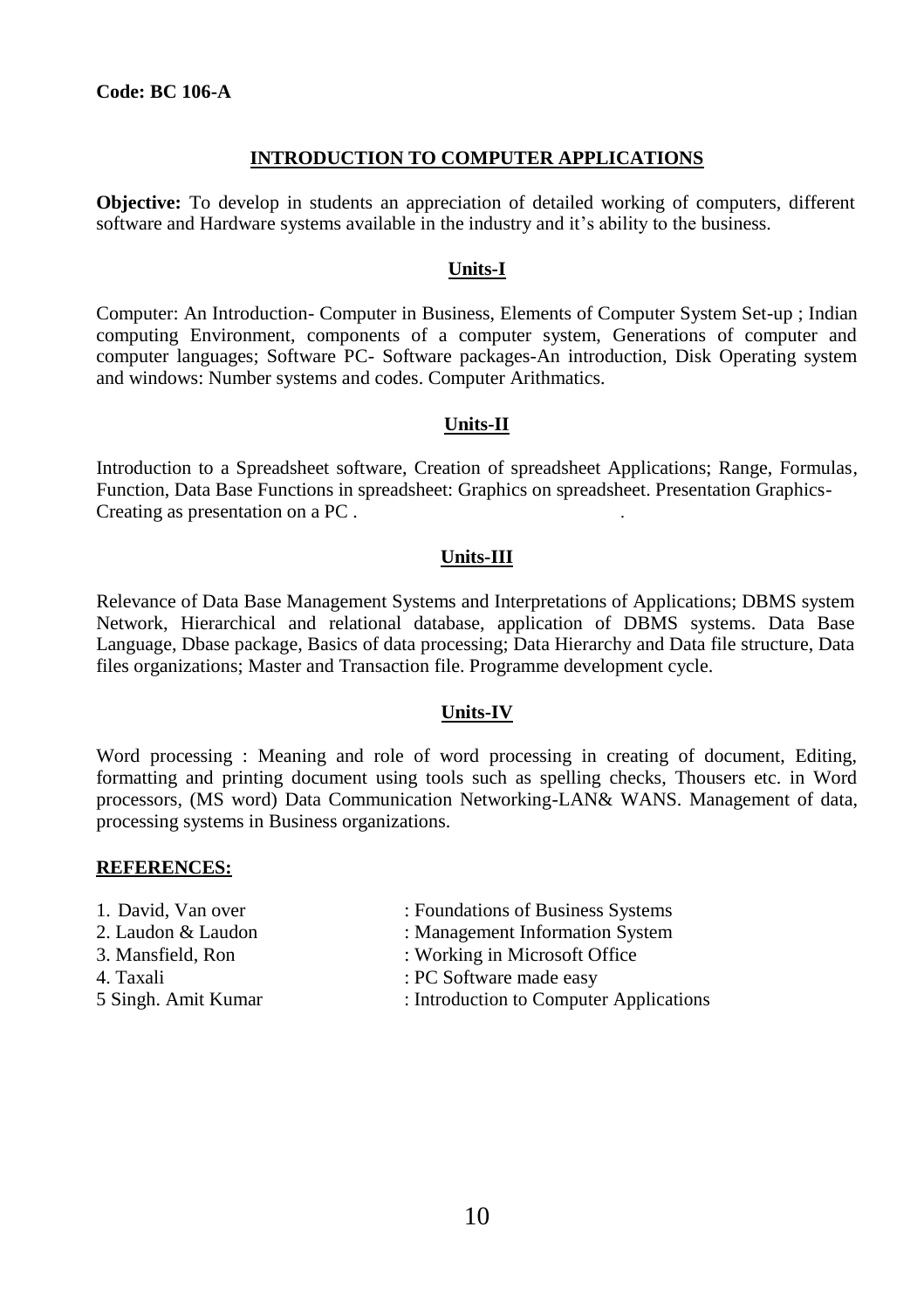#### **BUSINESS MATHEMATICS**

**Objective:** The objective of this course is enable the student to have the required knowledge of Mathematics as is applicable to business and economic situations.

# **Unit-I**

Materials and Determinants: Definition of matrix; Types of materials, Algebra of materials; Properties of Determinants; Calculation of values of Determinants upto third order; Adjoint of materials, Elementary row or column operations; Finding inverse of a matrix through adjoint and elementary row or column operation; Solution of system of linear equations having unique solution and involving not more than three variables.

#### **Unit-II**

Compound Interest and Annuities; Different types of intrest rates; Concept of Present Value and amount of a sum; Types of Annuities, Present value and amount of an annuity including the case of continuous Compounding; Valuation of simple loans and debentures; problems relating to sinking funds.

#### **Unit-III**

Calculus (Problems and Theorems Involving trignometrical ratios are not to be done). Differentiation: Partial derivatives upto second order; Homogeneity of Functions and Euler's theorem; Total differentials; Differentiation of implicit function with the help of total differentials. Maximum and Minimum: Cases of one variable involving second or higher order derivatives; Cases of two variables involving not more than one constraint. Integration: Integration as antiderivative process; Standard form; Methods of Integration; Finding areas of Simple cases; consumers and Proceducers surplus; Nature; Commodities Learning Curve; Leontiff Input-output Model.

#### **Unit-IV**

Linear Programming: Formulation of L.P.P.: Graphical method of solution; Problems relating to two variables including the case of mixed constraints; Cases having no solution, multiple solutions; Unbounded solution and redundant constraints.

Simplex Method: Solution of Problems upto three variables, including cases of mixed constraints; Duality; Transportation Problem.

| 1. Agarwal, G.K.                     | :Vyavasayik Garit                      |
|--------------------------------------|----------------------------------------|
| 2. Agrawal, R.S.                     | :Mathematics                           |
| 3. Gupts, B.N.                       | :Vyavasayik Garit                      |
| 4. Kapoor, V.K.                      | :Business Mathematics                  |
| 5. Ranganath, Sampanji, R. & Rajaram | :A Text Book of Business Mathematics   |
| 6.Soni, R.S.                         | :Business Mathematics                  |
| 7.Vohra, N.D.                        | :Quantitative Techniques in Management |
| 8. Zameeruddin, Khanka & Bhambri     | :Business Mathematics                  |
| 9. Wahi, G.P. and Sukla, Sudhir .K.  | :Business Mathematics                  |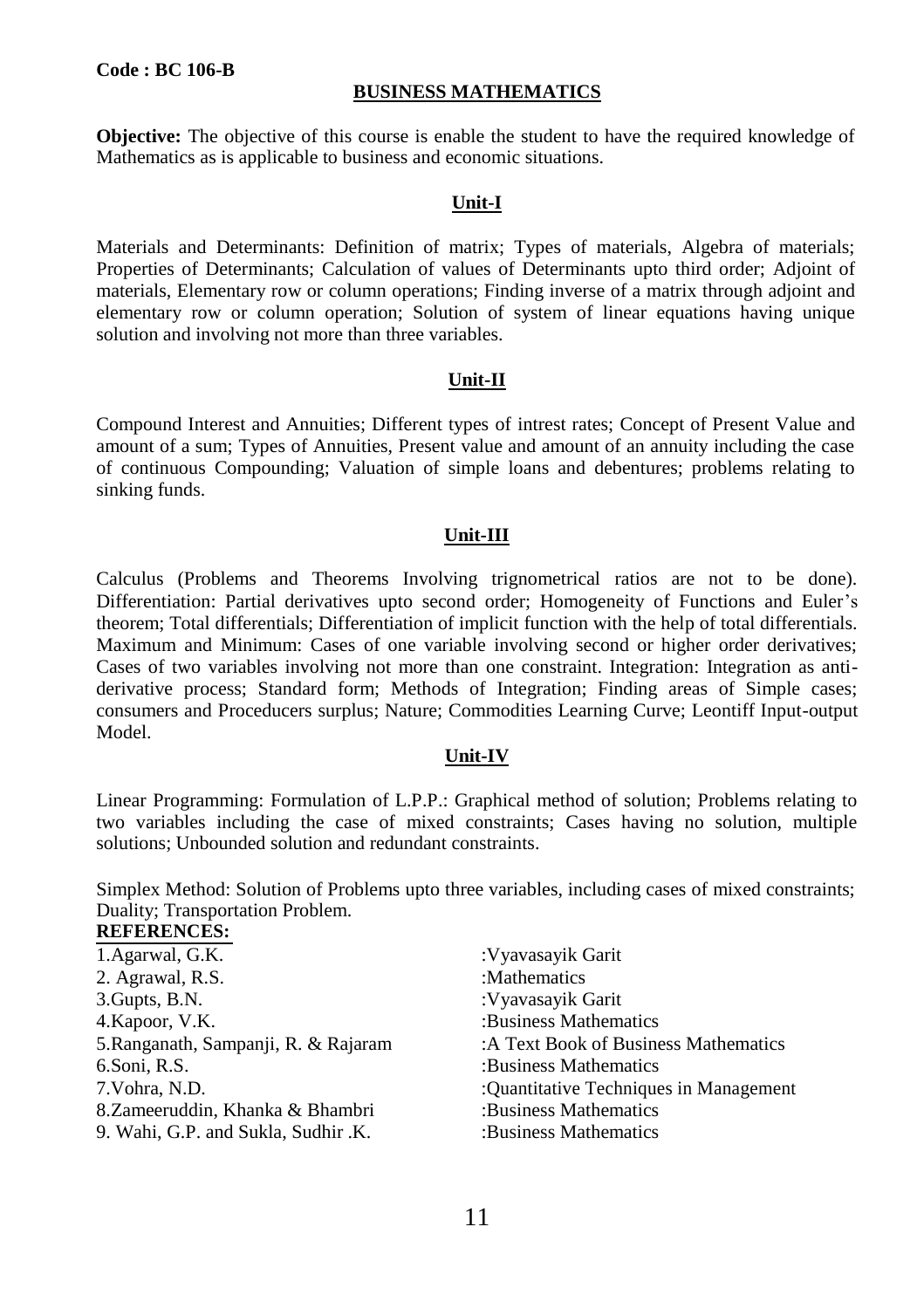# **OFFICE MANAGEMENT**

#### **Unit-1**

Modern Office: Concept, Characteristics of Modern office, Importance, Functions, Central Office; Office organization:- Meaning, Process principles, Departmentalization of Office, Communication, Correspondence and system:- Meaning, importance of Mail, Meaning and importance of mail system.

# **Unit-II**

Typing:- Meaning, Centralization and decentralization of Typing services, Duplicating:- Meaning, Process, Stationary; Office Filing system. Office Forms

#### **Unit III**

Office system and Procedure and Flow of work, Office report Indexing, Office Machine and Furniture, work Simplification office Manuals.

#### **Unit IV**

Office Reports, Personnel Management, Reception, Correspondence, Computer.

#### **REFERENCES:**

1. Mishra.Ashok .K. : karyalya Prabandh

(Vaibhav Laxmi Prakashn) 2010,Varanasi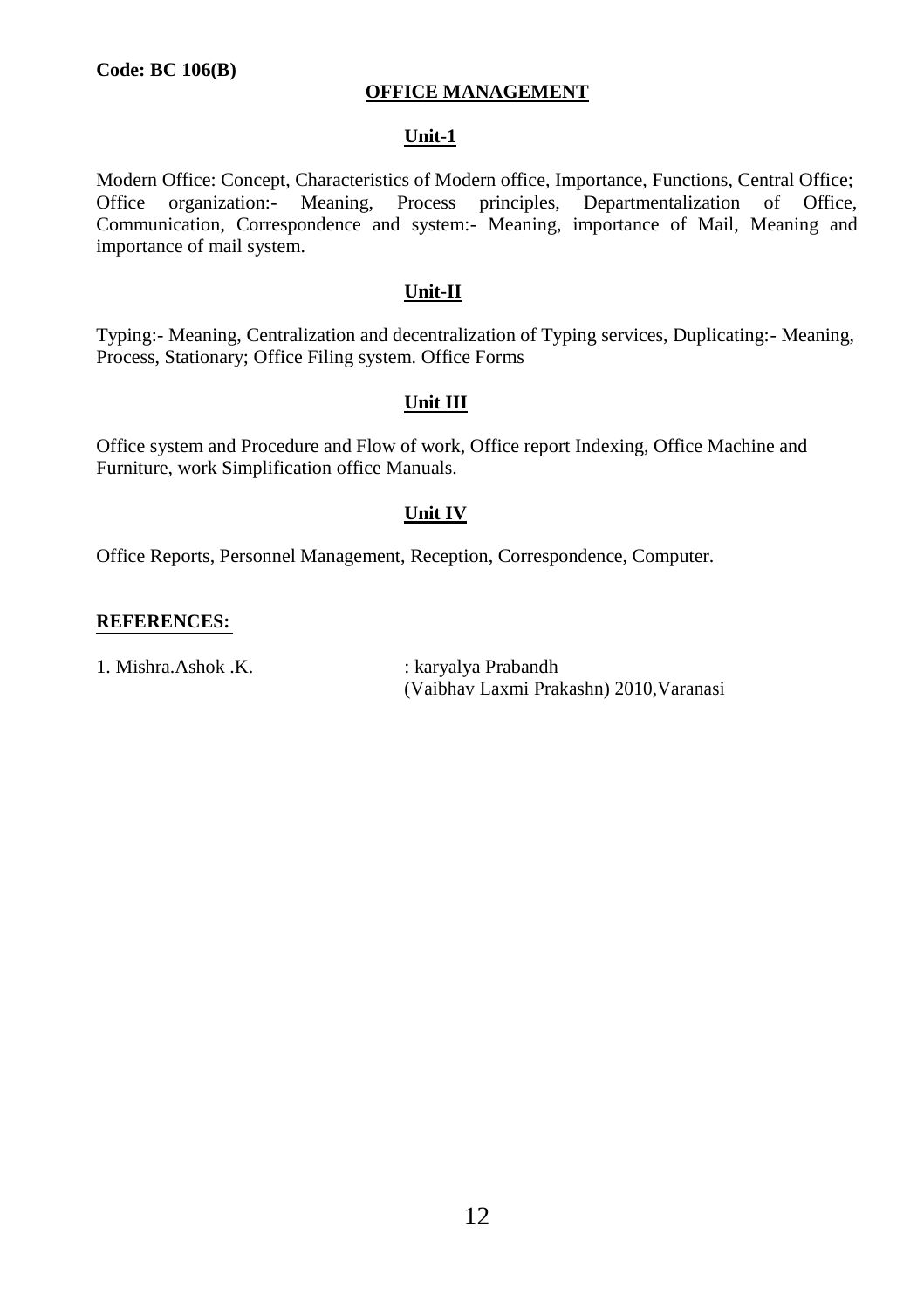# **SYLLABUS BACHELOR OF COMMERCE (THREE YEARS FULL TIME PROGRAMME)**

# **Paper Paper Name External Practical Total Code (Yearly Examination)**  $BC 201$  Corporate  $\begin{array}{|l|c|c|c|c|c|c|c|} \hline \text{Accounting} & 100 & - & 100 \ \hline \end{array}$ BC 202 Marketing 100 -- 100 BC 203 | Cost Accounting | 100 | -- | 100 BC 204 Company Law 100 -- 100 BC 205 Auditing 100 -- 100 BC206 Business Graphics (A)  $\&$  Multimedia  $\left| 80 \right| 20$  100 Management **OR OR** BC206 Business (B) Communication 100 100 100 **OR OR** BC206 Principles of 100 100 100 (C) Insurance Grand Total 600

# **B.Com. Part – II**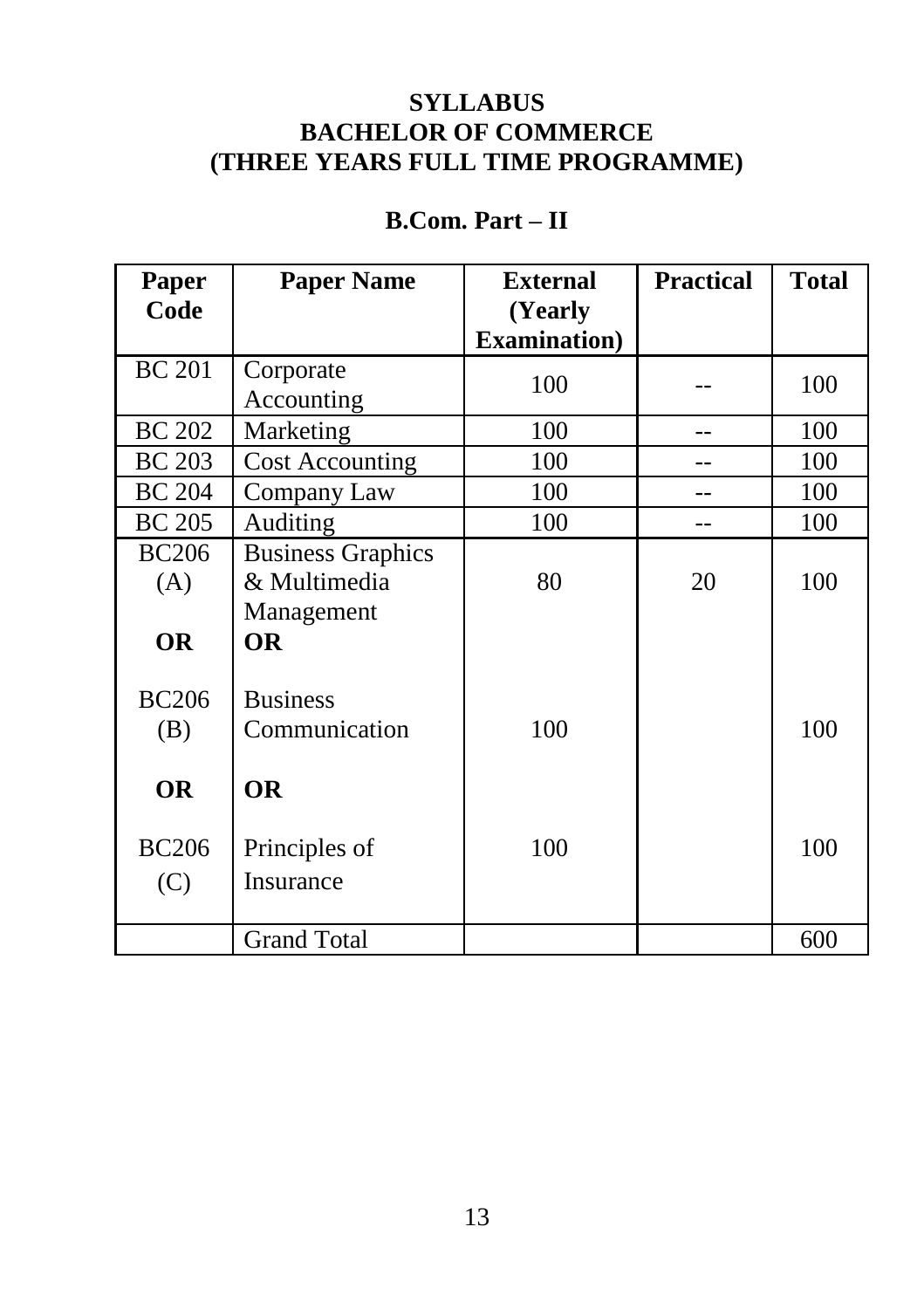#### **CORPORATE ACCOUNTING**

**Objective:** This course enables the students to develop awareness about corporate accounting in conformity with the provisions of Companies Act.

#### **Unit-1**

Issue, Forfeiture and Re-issue of Shares: Redemption of Preference Shares; Issue and Redemption of Debentures, Underwriting of Shares and Debentures.

#### **Unit-II**

Profits prior to Incorporation, Final Accounts , Valuation of Goodwill and Shares.

#### **Unit-III**

Accounting for Amalgamation of Companies as per Indian Accounting Standard 14; Accounting for Internal Reconstruction, Liquidation of Companies.

#### **Unit-IV**

Consolidated Balance Sheet of Holding Companies with one subsidiary only. Analysis of Financial Statement-Various Techniques Statement of changes in Financial Position on cash basis and working Capital basis, Familiarity with Indian Accounting Standard-3.

- 1. Chaturvedi, C.L. : Advance Accountancy 2. Gupta, R.L.  $\qquad \qquad$  : Company Accounts 3. Gupta, R.L. : Advanced Accountancy 4. Maheshwari, S.N. : Corporate Accounting 5. Monga, J.R. & Ahuja : Financial Accounting 6. Moore, C.L. & Jaodi cke, R.K. : Managerial Accounting 7. Shukla, Meharchand : Advance Accounting 8. Shukla, S.M. : Advance Accountancy 9. Shukla, M.C, Grewal, T.S. & Gupta, S.C. : Advance Accounts 10.Jaiswal K.S. :Corporate Accounting (Both English&Hindi)
	-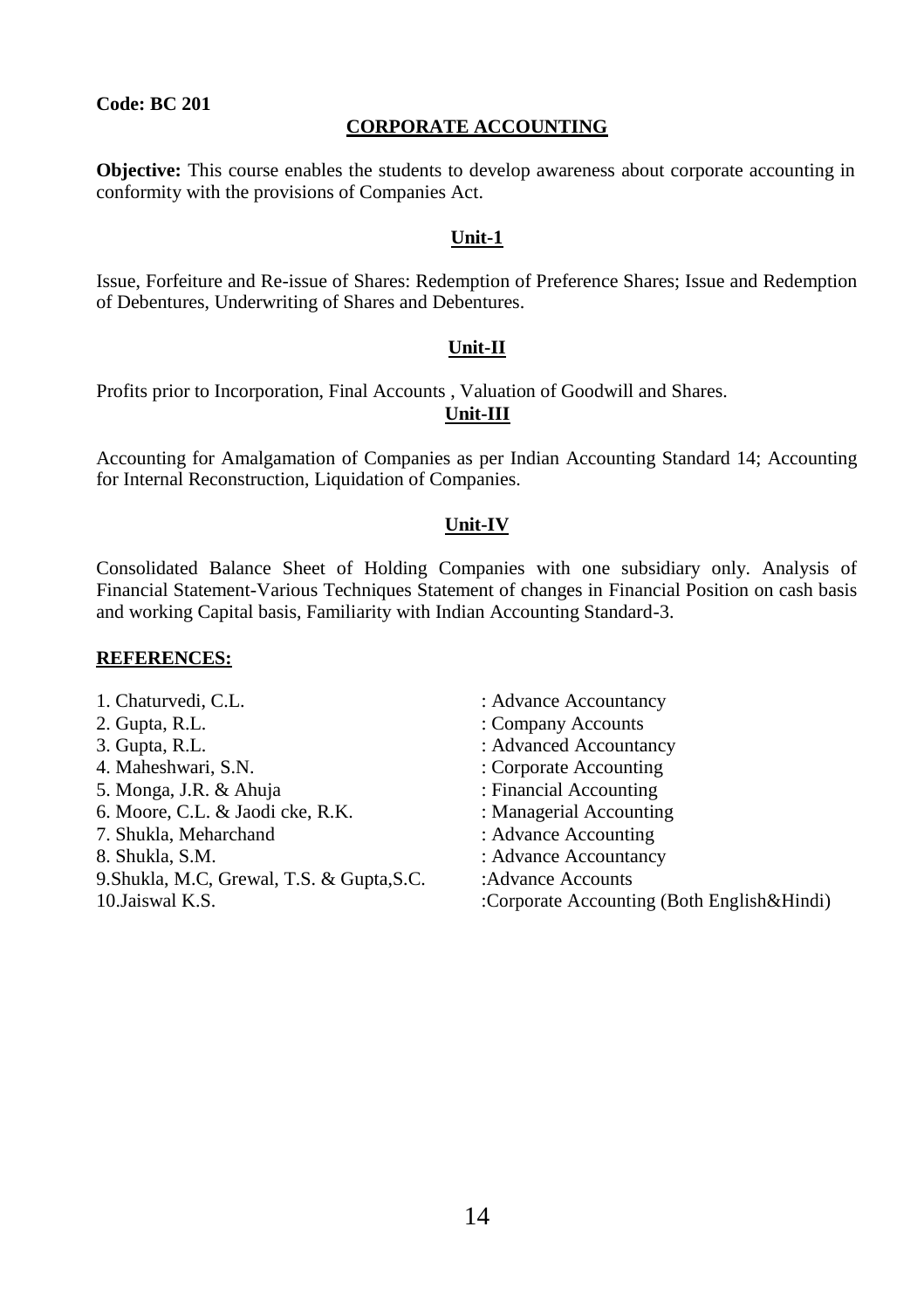#### **MARKETING**

**Objective-:** The objective of this course is to help students to understand the concept of marketing and its applications.

#### **Unit-I**

Introduction: Nature and Scope of marketing; importance of marketing as a business function, and in the economy; Marketing concepts- traditional and modern; selling Vs. Marketing; marketing mix; marketing environment. Consumer behavior and market segmentation: Nature, scope and significance of consumer behaviour; Market segmentation- concept and importance; Bases for market segmentation.

#### **Unit-II**

Product: Concept of product, Consumer and industrial goods; Product planning and development; Packaging role and functions; Brand name and Trade Mark; After Sales Services; Product Life cycle concept. Price: Importance of price in the marketing mix Factors, affecting price of a product/Service; Discount and rebates.

#### **Unit-III**

Distribution Channels and Physical Distribution; Distribution Channels- Concept and Role; Types of distribution channels; Factors affecting choice of a distribution channel; Retailer and whole seller; physical distribution of goods; Transportation; warehousing; Inventory control; Order Processing.

#### **Unit-IV**

Promotion: Methods of promotion; Optimum promotion mix; Advertising media: their relative merits and limitations, Characteristics of an effective advertisement; Personal Selling; Selling as a career; Classification of a successful sales person; Functions of Salesman.

| 1. Cundiff, Edward, W. & Still, R.R.         | : Basic Marketing-Concepts, Decisions and<br><b>Strategies</b> |
|----------------------------------------------|----------------------------------------------------------------|
| 2. Kotler, Phillip                           | : Marketing Management                                         |
| 3. Kotler, Phillip & Armstrong, Gray         | : Principles of Marketing                                      |
| 4. Mamoria, C.B, Mamoria Satish & Suri, R.K. | : Marketing Management                                         |
| 5. Ramaswami & Namakumari                    | : Marketing Management                                         |
| 6. Sontakki, C.M.                            | : Marketing Management                                         |
| 7. Sherlekar, S.A.                           | : Marketing Management                                         |
| 8. Stanton, W.J., Etzel Michael, J. &        | : Fundamentals of Marketing                                    |
| Walker Bruce, J.                             |                                                                |
| 9. Srivastava, Prem Kumar                    | : Vipanan Prabandha                                            |
| 10. William, M. Pride & Ferrel, O.C.         | : Marketing                                                    |
| 11. Shukla, Ajit                             | : Marketing Management (Hindi)                                 |
| 12. Shukla Ajit                              | : Viparan                                                      |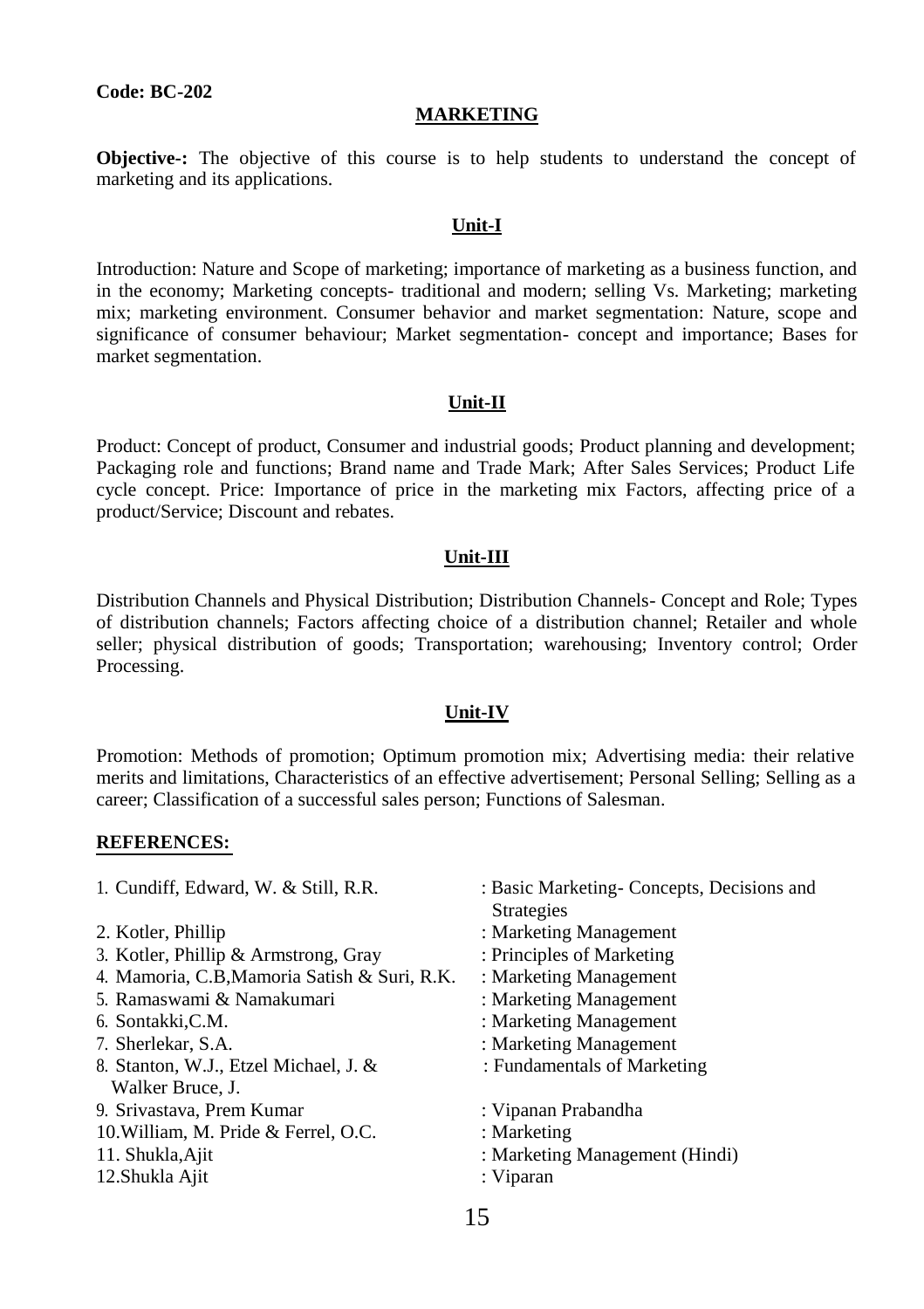#### **COST ACCOUNTING**

**Objective:** This course exposes the students to the basic concepts and the tools used in cost accounting.

#### **Unit-I**

Nature and Scope of Cost Accounting, Cost Vs. Management Accounting. Elements of Cost and their Classification, Methods and Techniques. Installation of Costing System, Concept of Cost Audit.

Accounting for Material: Material Control, Techniques, Pricing of Material issues, Treatment of material losses.

#### **Unit-II**

Accounting for Labour: Labour Cost Control, Procedure, Labour turnover, Idle time and overtime. Methods of Wage Payment- Time and Piece Rates, Incentive Schemes. Accounting for overheads: Classification and Departmentalization, Absorption of Overheads, Determination of overhead rates, Under and Over Absorption and its treatment.

#### **Unit-III**

Cost Ascertainment: Unit Costing, Job Costing, Batch Costing, Contract Costing.

# **Unit-IV**

Operating Costing. Process Costing, Cost Records: Integral and Non-integral system; Reconciliation of Cost and Financial Accounts.

| 1. Arora, M.N.                 | : Cost Accounting- principles and Practice |
|--------------------------------|--------------------------------------------|
| 2. Bansal, M.R. & Saxena, V.M. | : Lagat Lekhankan                          |
| 3. Gupta, R.K.                 | : Lagat Lekhankan                          |
| 4. Gupta, L.B.                 | : Lagat Lekha                              |
| 5. Jain, S.P. & Narang, K.L.   | : Cost Accounting                          |
| 6. Khan, M.Y. & Jain, P.K.     | : Management Accounting                    |
| 7. Maheshwari, S.N.            | : Advanced Problems and Solutions in Cost  |
|                                | Accounting                                 |
| 8. Prakash, Jagdish            | : Lagat Lekhankan                          |
| 9. Shukla, S.M.                | : Lagat Lekha                              |
| 10. Tulasian, P.C.             | : Practical Costing                        |
| 11.Shukla, Sudhir              | : Cost Accounting                          |
|                                |                                            |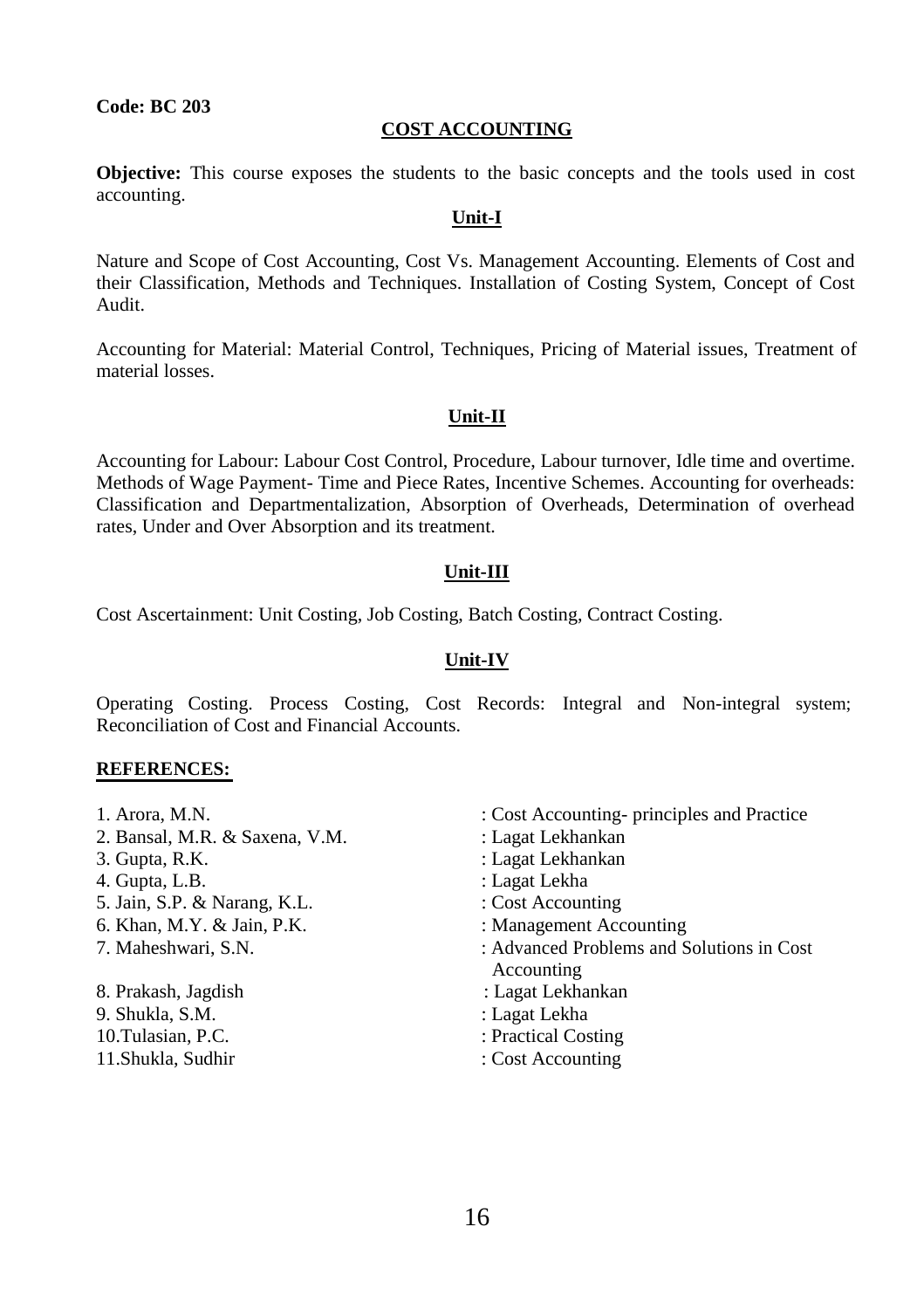# **COMPANY LAW**

**Objective:** The objective of this course is to provide basic knowledge of the provisions of the Companies Act, 2013 along with relevant cases.

# **Unit-1**

Indian Companies Act, 2013: Corporate Personality; Nature and Types of Companies, Conversion of Public Companies into Private Companies and vice versa. Formation, Promotion and Incorporation of Companies, Memorandum of Association; Articles of Association; Prospectus.

#### **Unit-II**

Shares; Share Capital; Members; Issue & Allotment of shares, Transfer and Transmission; Capital Management- Borrowing powers, Mortgages and charges, Debentures.

# **Unit-III**

Management: Directors, Managing Director, Whole- Time Director. Company Meetings- Kinds, Quorum, Voting, Resolutions, Minutes.

# **Unit-IV**

Majority Powers & Minority Rights; Prevention of Oppression and Mismanagement. Winding Up- Kinds and Conduct.

- 1. Bagrail, A.K. : Company Law
- 2. Chawla& Garg : Company Law
- 
- 
- 
- 
- 
- 
- 
- 
- 3. Grower, L.C. B. : Principles of Modern Company Law
- 4. Kapoor, N.D. : Company Law- Incorporating the provisions of Companies Amendment Act, 2000
- 5. Kuchhal, M.C. : Modern India Company Law
- 6. Ramaiya, A. : Guide to the Companies Act
- 7. Singh, Avtar : Company Law
- 8. Taxmann : Company Law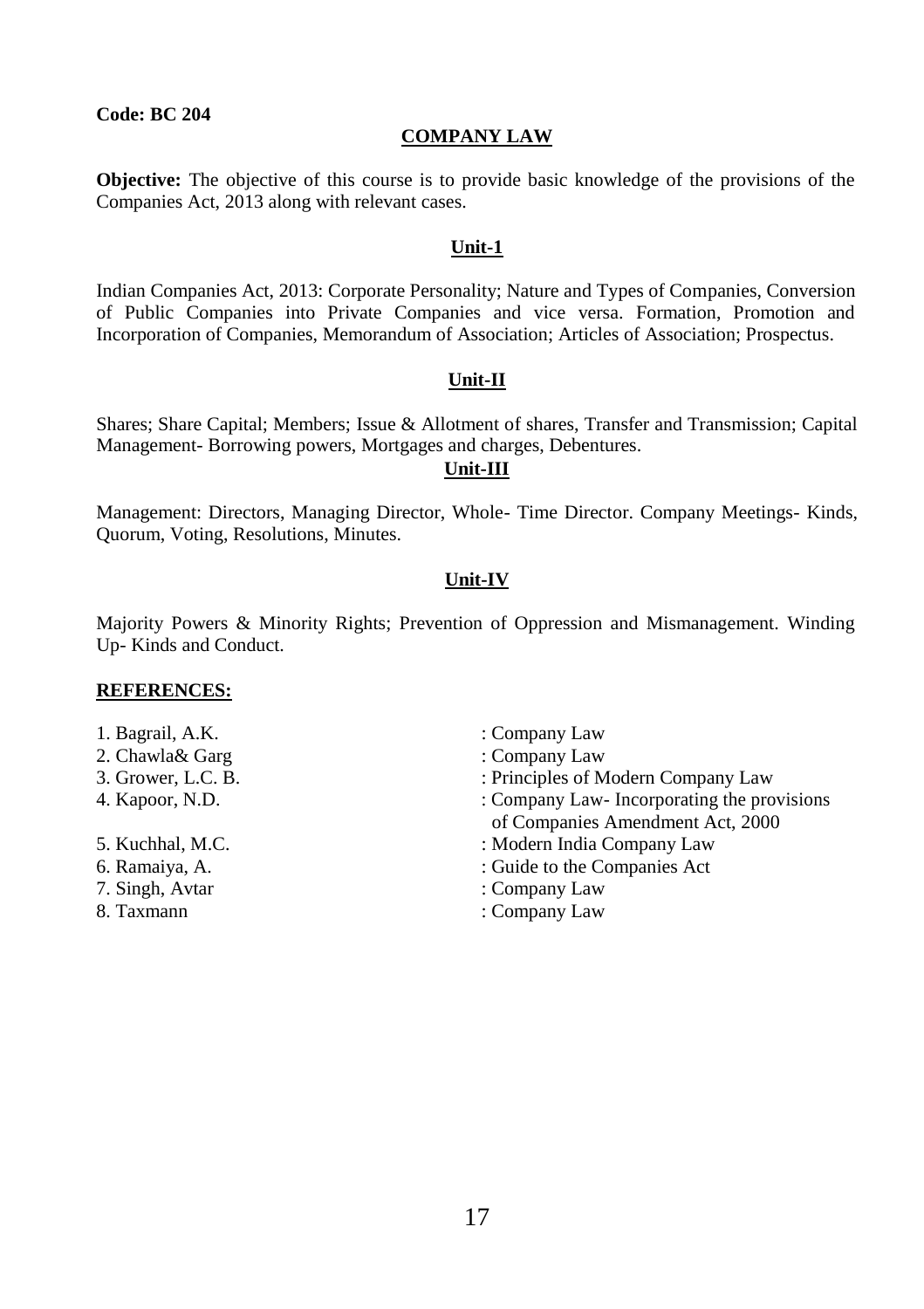#### **AUDITING**

**Objective:** This course aims at imparting knowledge about the principles and methods of auditing and their applications.

# **Unit-I**

Introduction: Meaning, Objectives and Importance of Auditing, Types of Audit. Limitation of Auditing. Audit Procedure: Audit programme, Audit Note Book, Audit Working Papers, Audit Files, Audit Evidence, Consideration for commencing an Audit, Routine checking and Test checking.

#### **Unit-II**

Internal Control: Meaning, Objectives and Auditor's duties, Internal Check System: Meaning, Objectives advantages and disadvantages, Auditors Duties. Internal Check as regards cash receipts, Cash Payments, Wages, Sales and Purchases. Vouching: Meaning, Objectives, Importance. Vouching of Cash Transactions and Trading Transactions. Verification of Assets and Liabilities: Meaning, Objectives and Verification of various Assets and Liabillities.

#### **Unit III**

Audit of a Limited Companies: Appointment, Qualifications, Rights and Powers, Duties and Liabilities of a Company Auditor. Audit Report- Meaning, Importance and Scope, Clean and Qualified Audit Report, Audit Certificate, Audit of Divisible profits and Dividends.

#### **Unit IV**

Special Audit of Banking Companies and Insurance Companies. Special points in the Audit of Educational Institutions, Clubs and Hospitals, Nature and significance of Cost Audit; Tax Audit and Management Audit.

#### **References:**

- 1. Attowood, Frank A. & Stein, Neil D. : Depaul's Auditing
- 
- 
- 
- 
- 6. Gupta & Bhatnagar : Ankekshan
- 7. Kumar, Raj & Kanodia, Suresh : Ankekshan
- 
- 
- 
- 11. Sharma, T.R. : Ankekshan
- 
- 13. Woolf, Emile : Auditing Today
- 
- 2. Choudhari, Roy A.B. : Modern Internal Auditing
- 3. Chatlia, S.V. : Spicer and Pegler's Practical Auditing
- 4. Dinkar, Pagare : Principles and Practices of Auditing
- 5. Gupta, Kamal : Contemporary Auditing
	-
	-
- 8. Moutz, R.K. : Fundamentals of Auditing
- 9. Pratt, Michael, J : Auditing principles and practice
- 10. Sharma, T.R.  $\qquad \qquad$  : Auditing principles and practice
	-
- 12. Tandon, B.N. : Principles of Auditing
	-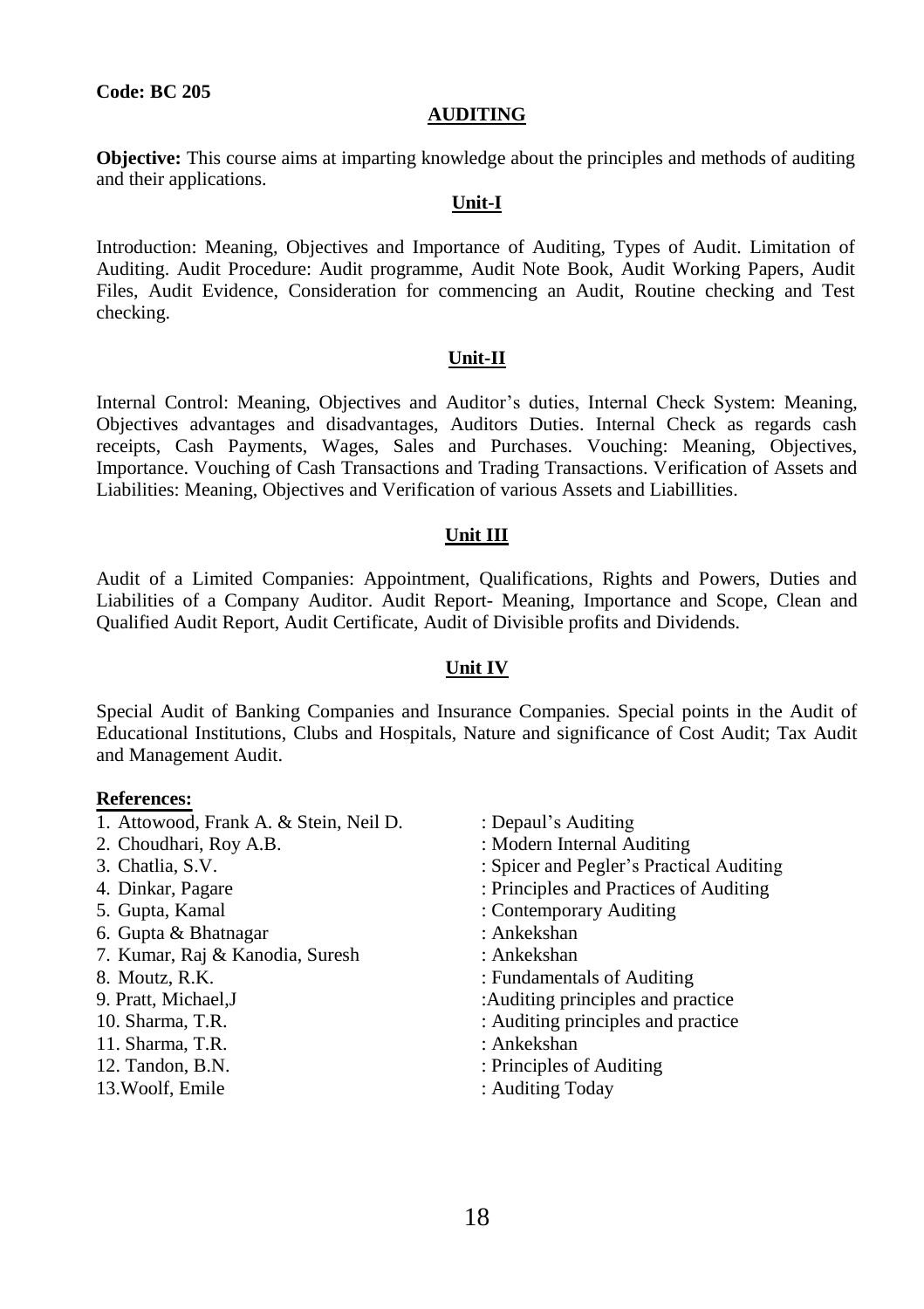# **BUSINESS GRAPHICS & MULTIMEDIA MANAGEMENT**

**Objective:** The objective of this course is to develop creativity & enhance Practical ability in the student as well as learn the anatomy of a Computer System.

# **Unit-I**

Computer System Components: Motherboard, Processor memory (RAM, ROM) Power supply, CD/DVD Drives, Video card, Monitors, Sound card, Speakers, Ports USB, Multiprogramming, Multitasking, On line processing.

# **Unit-II**

Introduction of Multimedia, Components of Multimedia, Multimedia Project development, Hardwares & Softwares for multimedia Presentation, Applications of Multimedia(Business, Homes Education & Training)

# **Unit-III**

Microsoft Windows, features, Advantages, Control & Managing Windows (Control Panel) MS PowerPoint, Templets, The different Views of Slides (Normal, Outline, slide, slide sorter, slide show) Setting up presentation with Auto Content Wizard.

# **Unit-IV**

Computer Graphics, various types of Graphics program, Application of Graphics, Computer Aided Design, Computer Aided Manufacturing. Introduction to DTP packages, (PageMaker, Coral Draw, and Photoshop)

#### **REFERENCES:**

1. Multimedia Making it work : Voughan, Tay.

2.Computer Graphics & Multimedia

Management : Singh, Amit Kumar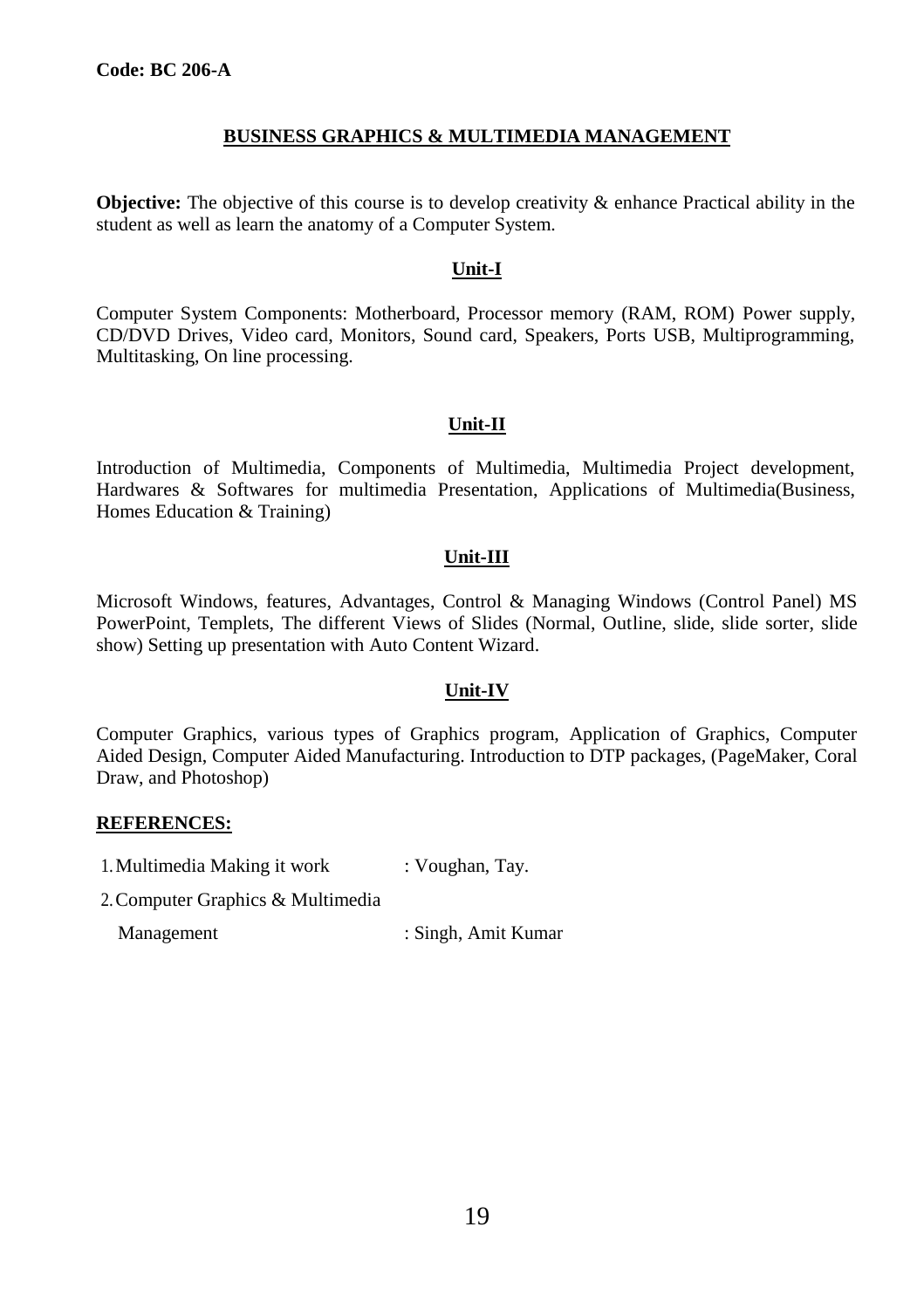#### **Code: BC 206-B**

#### **BUSINESS COMMUNICATION**

**Objective:** The objective of this course is to develop effective business communication skills among the students.

# **Unit-I**

Introducing Business Communication: Basic forms of Communicating Communication Models and processes; Principles of Effective Communication; Theories of Communication; Audience Analysis.

Self Development and Communication: Development of Positive Personal Attitude; SWOT Analysis; Whole Communication.

#### **Unit-II**

Corporate Communication, Formal and Informal Communication, Networks; Grapevine; Barriers in Communication; Improving Communication.

Practices in Business Communication: Group discussion; Mock interviews; Seminars; Effective Listening Exercises; Individual and Group Presentations and Report Writing.

#### **Unit-III**

Writing skills: planning business messages; Rewriting and editing, The first draft, Reconstructing the final draft; Business letters and memo formats; Appearance request letters, Good news and Bad news letter; Persuasive letters; Sales letters; Collection letters; Office Memorandum. Report writing: Introduction to a Proposal, Short report and Formal report, Report Preparation. Oral Presentation: Principles of Oral Presentations, Factors affecting Presentation, Sales

Presentation, Training, Presentation, Conducting Surveys, Speeches to Motivate Effective Presentation Skills.

### **Unit-IV**

Non-verbal aspects of Communication: Body language. Kinesics, Proxemics, Para language, Effective listening, Factors affecting Listening Exercises; Oral, Written and Video Sessions; Interviewing skills: Appearing in Interviews, Conducting Interviews, Writing Resume and Letter of Application. Modern forms of communicating: Fax, E-mail, Video Conferencing etc.

International Communication: Cultural Sensitiveness and Cultural Context, Writing and presenting in international situations, Inter-cultural factors in Interactions.

| 1. Arora, V.N. & Chandra, Lakshmi  | : Improve your writing                       |
|------------------------------------|----------------------------------------------|
| 2. Boyee & Shill                   | : Business Communications Today              |
| 3. Kaul                            | : Business Communications                    |
| 4. Kaul                            | : Effective Business Communications          |
| 5. Murphy & Peek                   | : Effective Business Communications          |
| 6. Paul, Rajelra & Korlahali, J.S. | : Essentials of Business Communication       |
| 7. Ronald, Dule & Fielder, John S. | : Principles of Business Communication       |
| 8. Sharma, R. C. & Krishna Mohan   | : Business Correspondence and Report Writing |
| 9. Srivastva. Anjani               | : Business Communication.                    |
|                                    |                                              |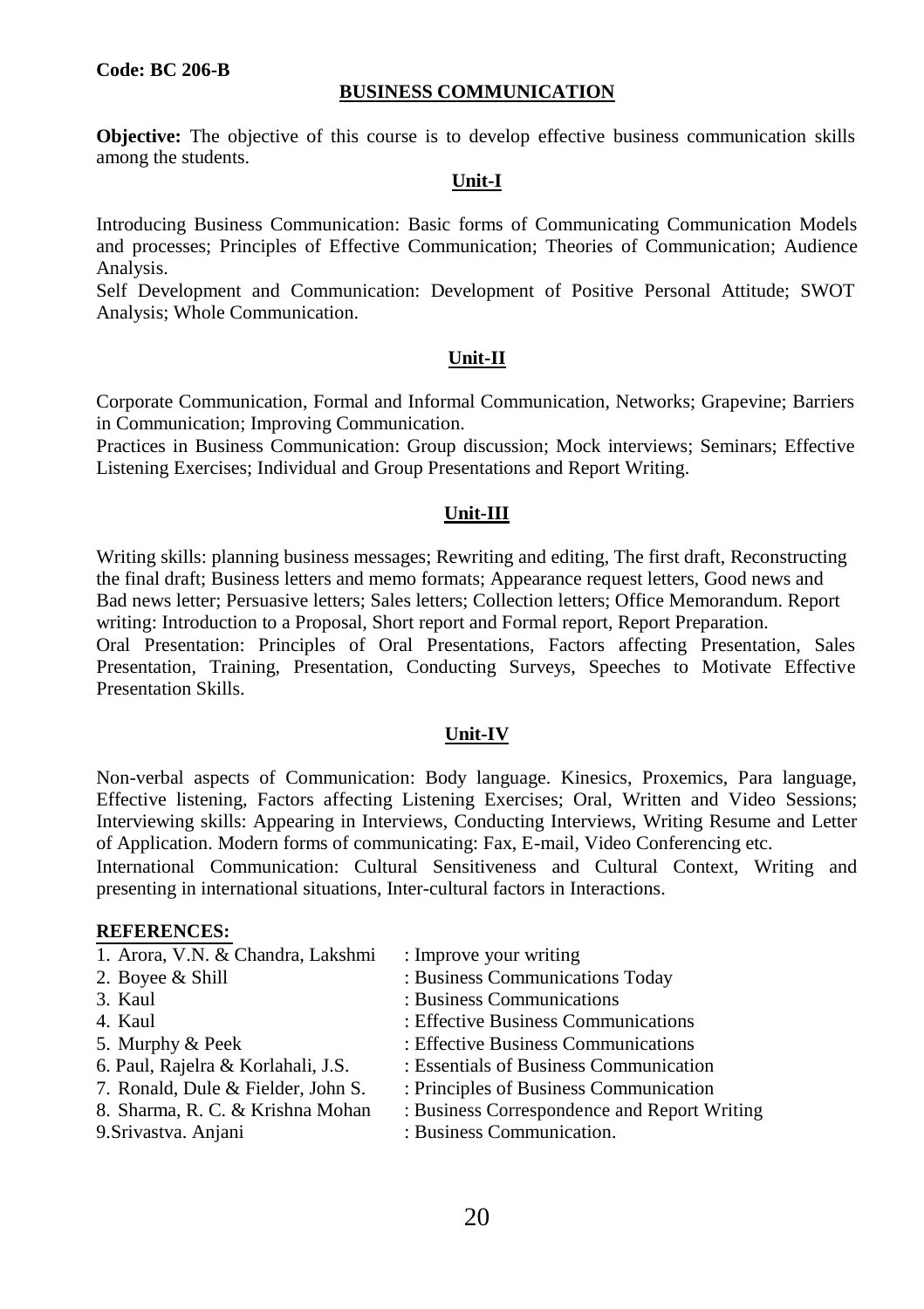#### **PRINCIPLES OF INSURANCE**

**Objective:** This course enables the students to know the principles of Insurance.

# **Unit I**

Risk: Meaning, Classification, Methods of Handling Risks.

Insurance: Meaning, Origin & Development, Functions, Types, Classifications, Principles, Advantages, Principles of Insurance Contact, Re-Insurance, Double-Insurance.

# **Unit II**

Life Insurance: Meaning, Importance, Essentials of Life Insurance Contract, Procedure of Life Insurance. Life Insurance Policy: Kinds & Conditions, Nomination & Assignment, Surrender Value.

# **Unit III**

Insurance Agent: Appointment, Qualifications, Functions, Rights, Duties, Liability, Termination of Insurance Agency, Working of an Insurance Agent, Licence, Remuneration, Code Of Conduct. Motor Insurance, Registration of Insurance companies: Process, Renewal & Cancelation.

# **Unit IV**

Fire Insurance: Meaning, Hazards in Fire Insurance, Scope, importance, Fire Insurance Contract, Conditions of Fire Insurance Policy & Procedure. Marine Insurance: Meaning, Insurable Risk, Scope, Importance, Insurance Contact, Conditions & Types of Policy.

# **References:**

- 1- Mishra M.N. : Insurance- Principles & Practice.
- 2- Gupta O.S. : Life Insurance.
- 3- Vinayakam M. Radhaswami and Vasudevam : Insurance- Principles & Practice.
- 4- Kothari & Bhall : Principles & Practice of Insurance.
- 5- JhokLro ckypUnz % chek ds rRoA
- 6- "kqDyk lkses"k] fetkZ] ekg#[k % chek fof/k ,oa [kkrsA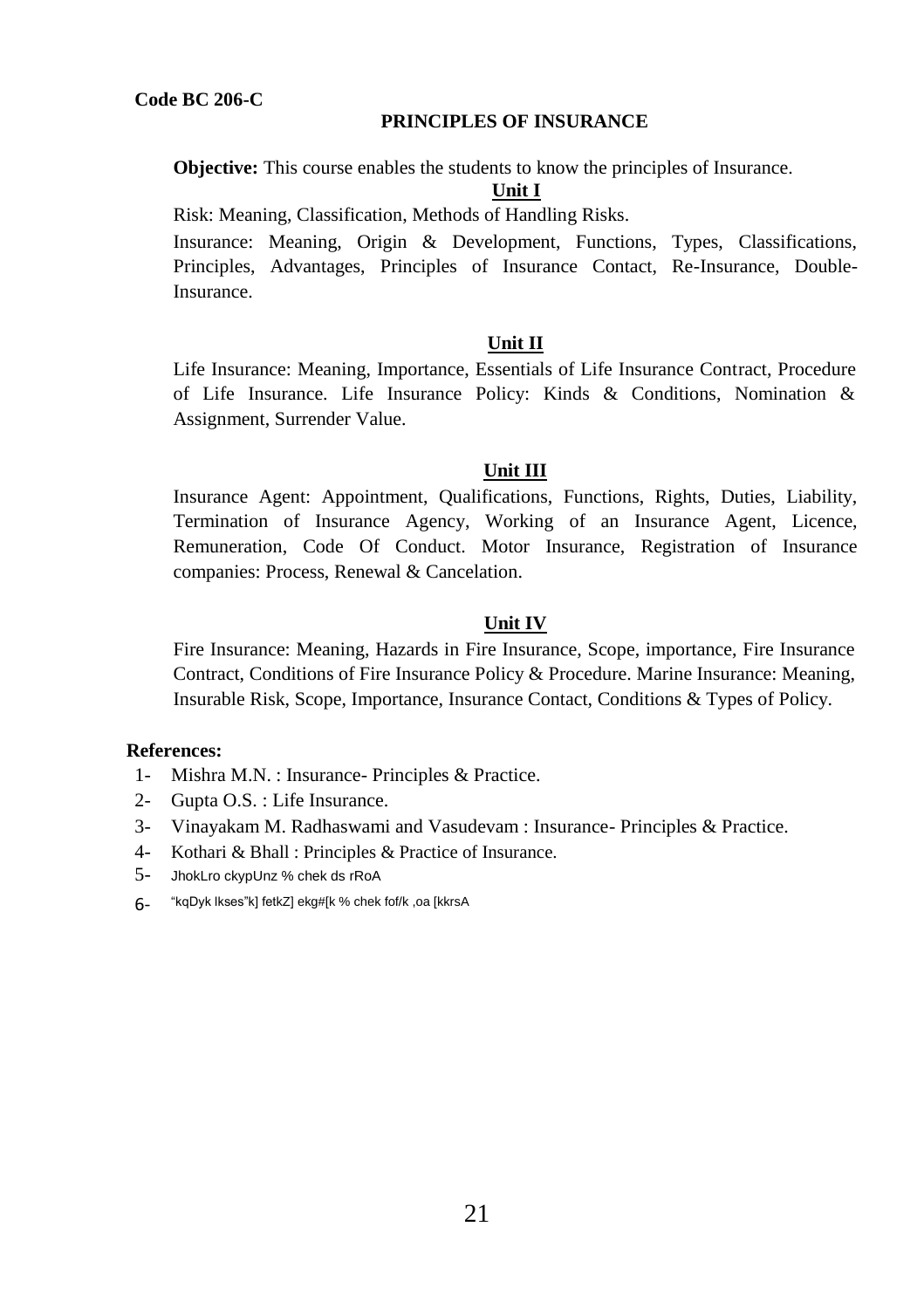# **SYLLABUS BACHELOR OF COMMERCE (THREE YEARS FULL TIME PROGRAMME)**

| <b>Paper Code</b> | <b>Paper Name</b>                           | <b>External</b><br>(Yearly<br><b>Examination</b> ) | <b>Practical</b> | <b>Total</b> |
|-------------------|---------------------------------------------|----------------------------------------------------|------------------|--------------|
| <b>BC</b> 301     | <b>Income Tax</b>                           | 100                                                | $-$              | 100          |
| <b>BC</b> 302     | <b>Business Finance</b>                     | 100                                                |                  | 100          |
| <b>BC</b> 303     | Economic<br>Environment                     | 100                                                |                  | 100          |
| <b>BC</b> 304     | Entrepreneurship<br>& Small Business        | 100                                                |                  | 100          |
| <b>BC</b> 305     | Money $&$<br><b>Financial System</b>        | 100                                                |                  | 100          |
| BC $306(A)$       | Information<br>Technology                   | 80                                                 | 20               | 100          |
| <b>OR</b>         | <b>OR</b>                                   |                                                    |                  |              |
| BC 306 (B)        | Goods & Services<br>Tax (GST)               | 100                                                |                  | 100          |
| <b>OR</b>         | <b>OR</b>                                   |                                                    |                  |              |
| $BC$ 306 $(C)$    | Principles And<br>Practices of<br>Actuaries | 100                                                |                  | 100          |
| <b>BC</b> 307     | Viva-Voce                                   | 50                                                 |                  | 50           |
|                   | <b>Grand Total</b>                          | 650                                                |                  | 650          |

# **B.Com. Part – III**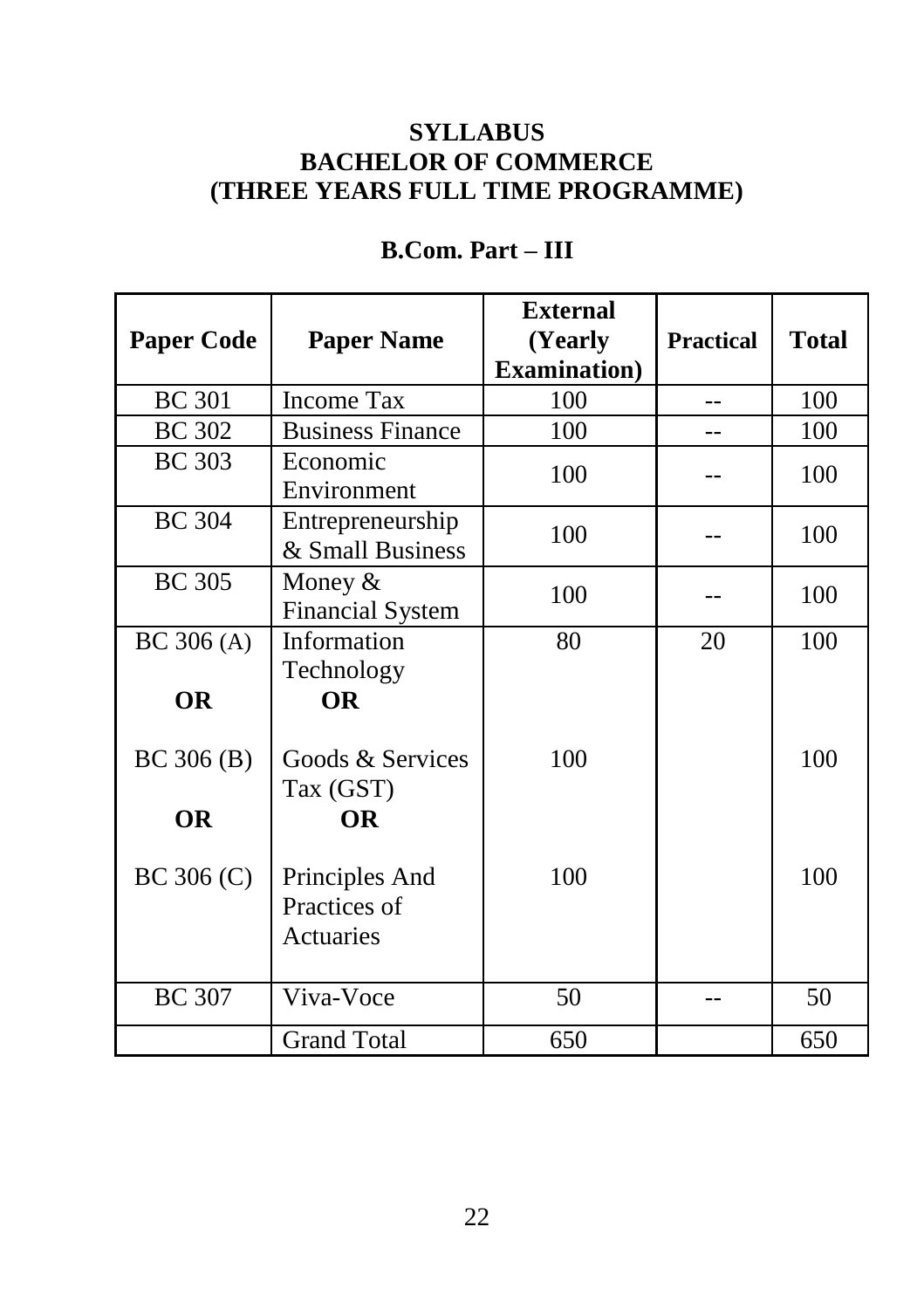#### **INCOME TAX**

**Objective:** It enables the students to know the basic knowledge of income Tax Law comprises of Income Tax Act,1961. Income Tax Rules,1962, Government Notification. Finance Act –Annual. Circular & Clarification of CBDT, Judicial Decision and its implications.

#### **Unit-I**

Income Tax: Meaning, Objectives and Importance, Definition of Important Terms as per Income Tax Act, 1961-Income, Gross Total Income, Total Income, Agricultural Income, Assessment Year, Previous Year, Assessee and Person, Residence and Tax Liability, Exempted Incomes, Computation of Taxable Income under Salary head.

#### **Unit-II**

Computation of Taxable Income from House Property, Profit and Gains from business and profession or Vocation, (with provision of Depreciation) Capital Gains.

#### **Unit-III**

Computation of Taxable Income from other sources, Aggregation of Incomes and Deemed Incomes. Set-off and Carry Forward of Losses, Deductions from Gross Total Income, Assessment of an Individual.

#### **Unit-IV**

Assessment of H.U.F. and Firm, Assessment procedures:- Filing of Return, Types of Assessment, Tax Administration:- Authorities, Appeals & Penalties, Tax deduction at source, Advance payment of tax, Tax Management, Tax planning, Tax Evasion and Tax Avoidance

| 01. Ahuja, Giri & Gupta, Ravi      | : Systematic Approach to Incomes Tax           |
|------------------------------------|------------------------------------------------|
| 02. Agrawal, B.K.                  | : Income Tax law and practice                  |
| 03. Agrawal, B.K.                  | : Ayakar Vidhan Avam lekhe                     |
| 04. Chandra, Mahesh&Shukla, D.C.   | : Income Tax Law and practices                 |
| 05. Chandra, Girish                | : Income Tax                                   |
| 06. Income Tax Act and Rules       | : BAREACT                                      |
| 07. Journal of Taxmann             |                                                |
| 08. Jain, Gaur& Narang             | : Ayakar                                       |
| 09. Mehrotra, H.C.                 | : Income Tax Law and Practice                  |
| 10. Mehrotra, H.C.                 | : Ayakar Vidhan Avam Lekhe (kar Niyojan Sahit) |
| 11. Prasad, Bhagwati               | : Income Tax and practice                      |
| 12. Pagare, Dinkar                 | : Income Tax Law practice                      |
| 13. Ranga & Palkhiwala             | : The Law and Practices of Income Tax.         |
| 14. Singhania, V.K.                | : Direct Taxes- Law and Practice               |
| 15. Jaiswal K.S. and Agrawal Raj.K | : Income Tax law & Accounts.                   |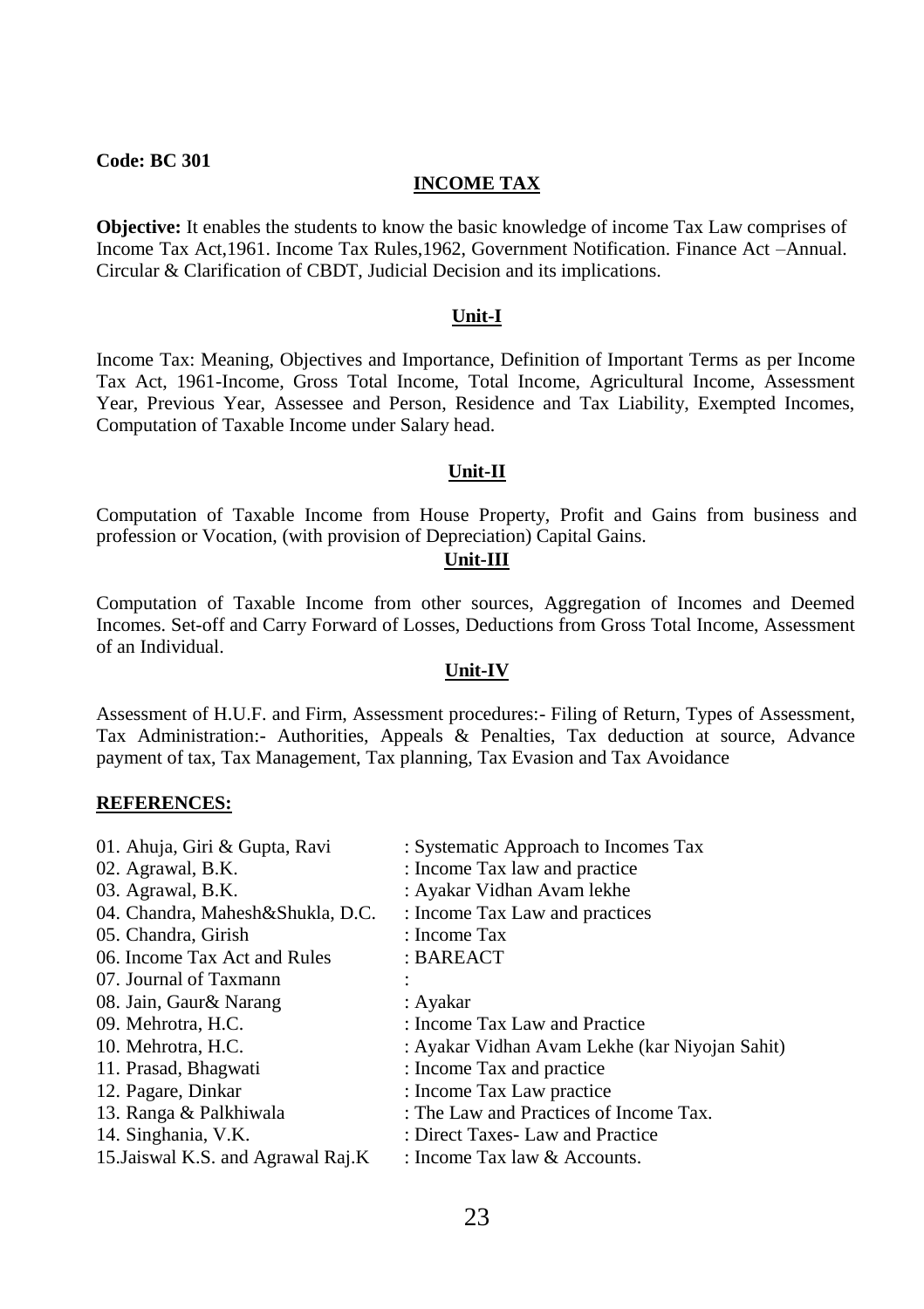#### **BUSINESS FINANCE**

**Objective:** The objective of this course is to help students understand the conceptual framework of business finance.

#### **Units-I**

Business Finance- Nature and Scope, Financial Management –Nature and Scope, Financial goals; Profit Vs. Wealth Maximization; Finance function- Investment, Financing and Dividend Decisions, Capital Budgeting:- Meaning, Nature, Importance, Investment Decisions and its major Evaluation criteria.

#### **Units-II**

Cost of Capital- Meaning importance, Calculation of Cost of Debt, Preference Shares, Equity Shares and Retained Earnings, Combined (weighted) Cost of Capital. Capitalization- Meaning, Over Capitalization, Theory of Capitalization. Capital Structure- Meaning determinants and Theories.

#### **Units-III**

Dividend Policies: Issues in Dividend policies; Dividend models. Sources of Funds: Long Term Funds, Short- term funds. Nature, significance and determinants of Working Capital.

#### **Units-IV**

Capital Market- (a) New Issue Market (b) Secondary market, Functions and role of Stock Exchange (BSE, NSE), Important Provisions of SEBI (Listing procedure and legal requirements, pricing and marketing of Public Issue). Money Market: Indian money markets- Composition and Structure, Acceptance and Discount houses and Call money market.

- 1. Avadhani, V.A. : Finacial System
- 
- & Ehrhardt, M.C.
- 
- 
- 
- 
- 
- 2. Bhalla, V.K. **: Modern Working Capital Management**
- 3. Brigham, E.F.Gapenski, L.C. : Financial Management- Theory and Practice
- 4. Chandra, Prasanna : Financial Management Theory and Practice
- 5. Khan, M.Y. & Jain, P. K. : Financial Management Text and Problems
- 6. Mclaney, E.J. : Financial Services. Business Finance Theory and Practice
- 7. Pandey, I.M. : Financial Management 8. Van Horne, J.C. **S. 198. Interval Analysis A. Van Horne, J.C.** is Financial Management and Policy
	- 24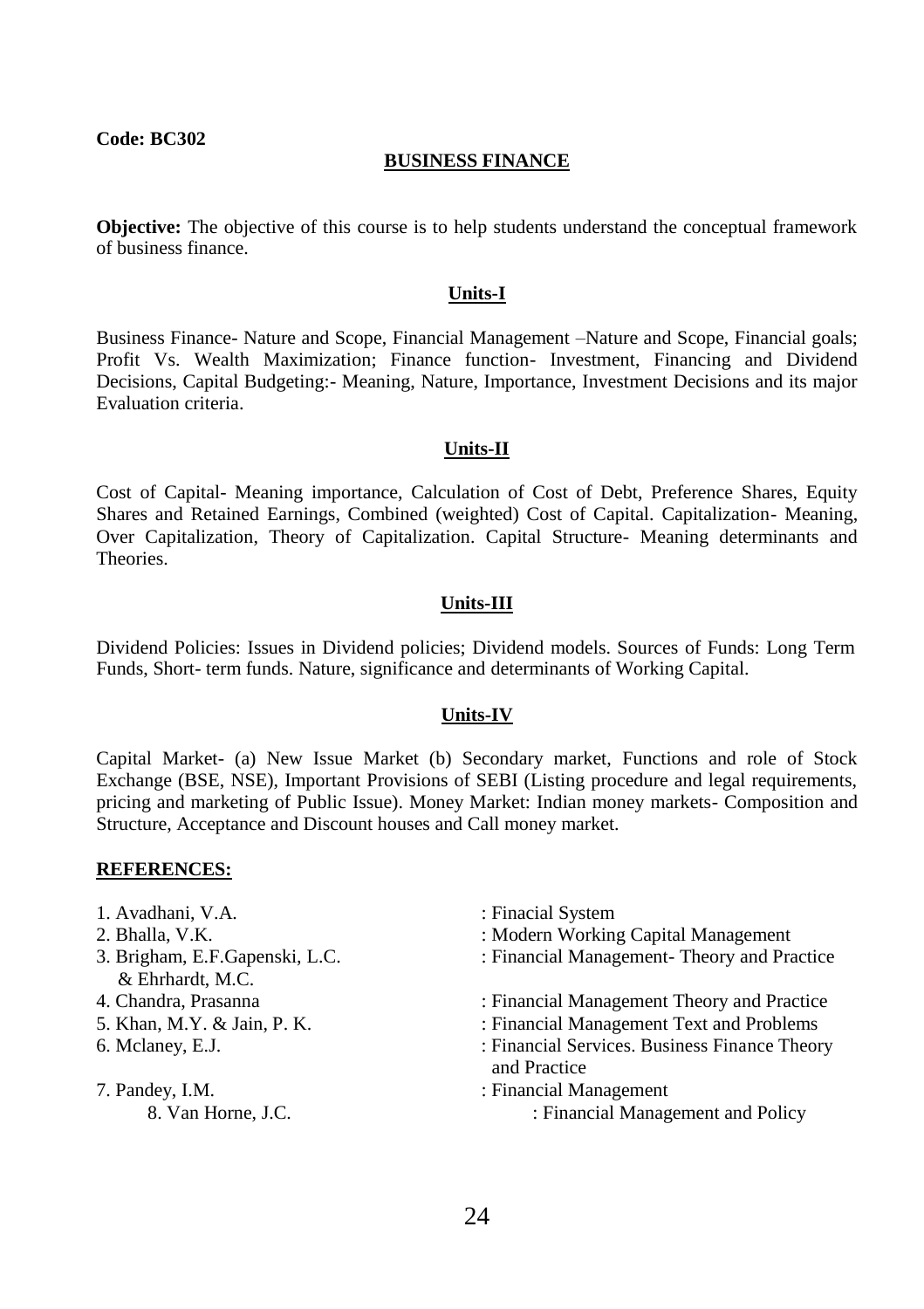# **ECONOMIC ENVIRONMENT**

**Objective:** This Course develops ability to understand and scan business environment and analyse opportunities under economic environment.

#### **Unit-I**

Indian Economic Environment: Concept, Components and Importance Economic Trends (overview): Income; Savings and Investments, Industry; Trade and Balance of Payments, Money; Finance; Prices.

#### **Unit-II**

Problems of Growth: Unemployment; Poverty, Regional Imbalances, Social Injustice; Inflation; Parallel economy; Industrial sickness. The Current Five Years plan: Major policies; Resources allocation.

#### **Unit-III**

Role of Government: Monetary and Fiscal Policy; Industrial policy; Industrial licensing. Privatization; Devaluation; Export-Import Policy; Regulation of Foreign Investment; Collaboration in the light of Recent Changes.

#### **Unit-IV**

International Environment: International Trading Environment (overview): Trends in the World Trade and The problems of Developing Countries; Foreign Trade and Economic Growth; International Economic Groupings; International Economic Institutions. GATT, WTO, UNCTAD World Bank, IMF, GSP, GSTP; Counter Trade.

- 1. Agrawal, A.N. : Indian Economy 2. Dutta, R.& Sunderam, K. P.M. : Indian Economy 3. Khan, Farooq A. : Business and Society 4. Mishra, S.K. and Puri, V.K. : 1996 : Indian Economy 5.Mishra : Bhartiya Artha Vyavastha
- -
	-
	-
	-
- 6.Sunderam & black : The International Business Environment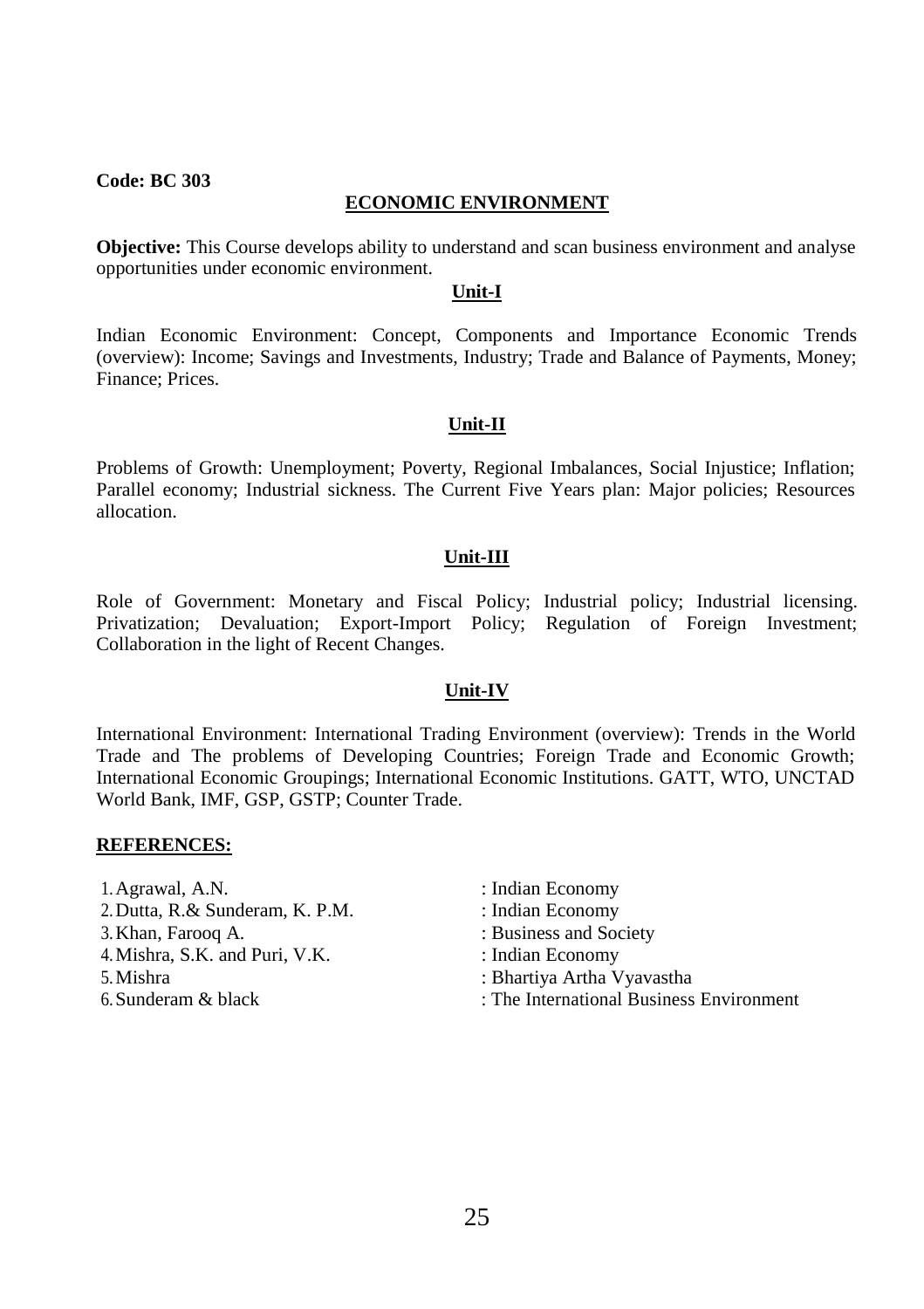# **ENTREPRENEURSHIP AND SMALL BUSINESS**

**Objective:** It provides exposure to the students to the entrepreneurial culture and industrial growth so as to preparing them to set up and manage their own small units.

# **Units-I**

Entrepreneurship: Concept, Characteristics, Need, functions, Risk and Types of Risk. Entrepreneur; Characteristics, Qualities, Functions, Types, Emergence of Entrepreneurial class. Difference between Entrepreneurship & Entrepreneur. Difference between Entrepreneur & Manager.

Theories of Entrepreneurship, Entrepreneurship & Environment.

# **Units-II**

EDP – Meaning Need, Objective, steps, outline, achievements and training programme, Institutions Established by the Government, Government Assistance and incentives. Women Entrepreneurship: Meanings, Characteristics, Qualities, Problems, Steps taken to help women entrepreneur.

# **Units-III**

Promotion of a venture: Concepts of Projects, Project Identification, Formulation and Report, Project Appraisal. Product Selection and Techniques. Raising of funds: Concept, Need, Types and Sources.

# **Units-IV**

Small Business: Process of establishing Small Business, Nature, Objectives and Importance of Small Business. Role of Financial Institutions in financing of small business, Infrastructural facilities. Latest Government policy with regard to small business. Legal requirements for establishment of new unit.

Entrepreneurial Consultancy process and methods, Monitoring techniques. **REFERENCES:**

| 1. Desai, Vasant                 | : Dynamics of Entrepreneurial Development<br>and Management |
|----------------------------------|-------------------------------------------------------------|
| 2. Desai, Vasant                 | : Organisation and Management of small Scale Industry       |
| 3. Desai, A.N.                   | : Entrepreneurship and Environment                          |
| 4. Dyrcker, Perer                | : Innovation and Entrepreneurship                           |
| 5. Gupta, C.B.                   | : Entrepreneurship Development                              |
| 6. Kenneth, P.Van                | : Entrepreneurship and small Business Management            |
| 7. Pareek, Udai & Ven            | : Developing Entrepreneurship book on Learning System       |
| Kateswara, Rao, T                |                                                             |
| 8. Shukla, M.B.                  | : Entrepreneurship and small Business Management            |
| 9. Scholl Hammer & Kuril off     | : Entrepreneurship Change and small Business                |
|                                  | Management                                                  |
| 10. R.C.Agrawal                  | : Udyamita Vikas. (Hindi)                                   |
| 11. Entrepreneurship Development | :S.S. Khanka                                                |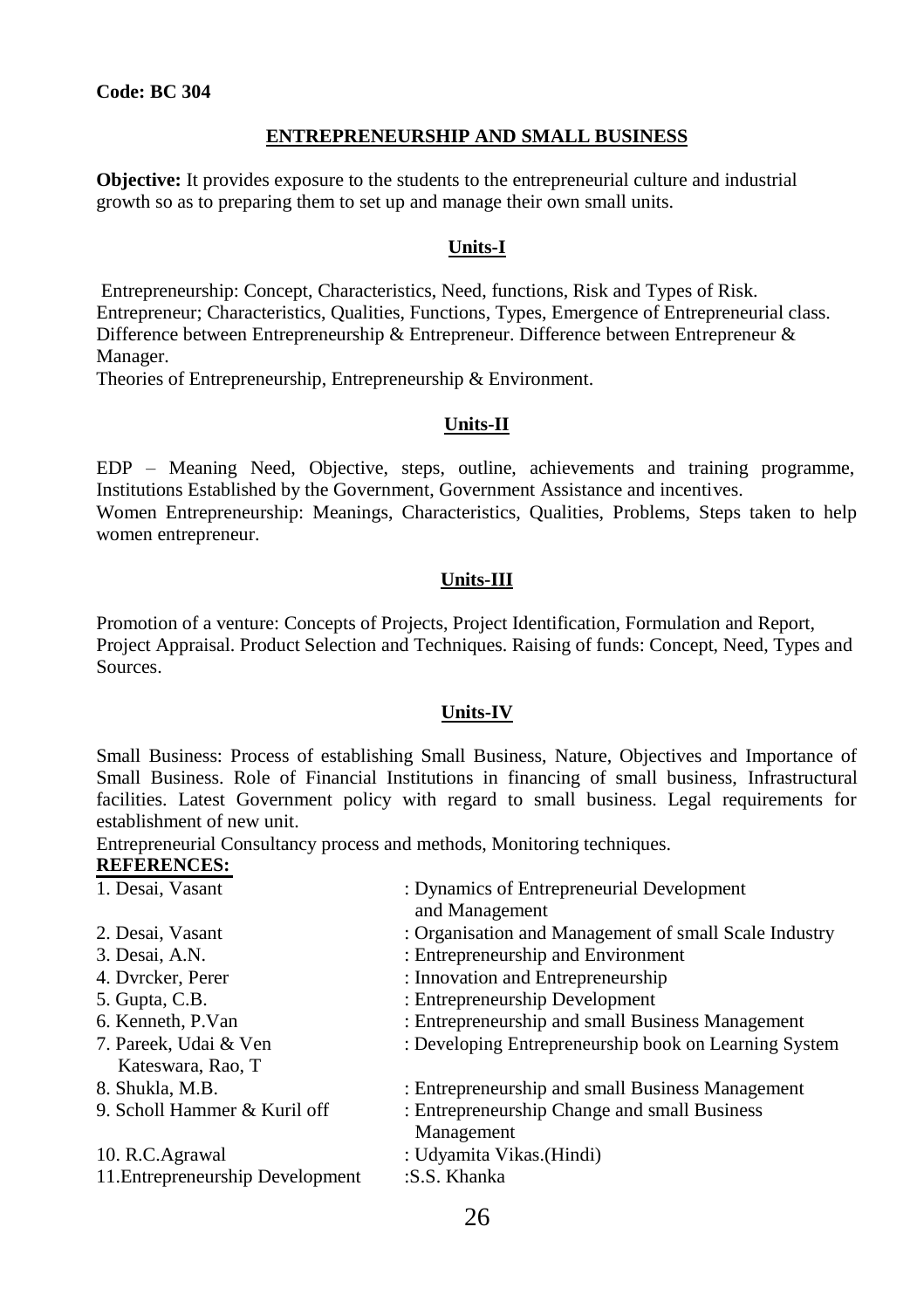#### **MONEY AND FINANCIAL SYSTEM**

**Objective:** The course exposes the students to the working of money and financial system prevailing in India.

# **Unit-I**

Money: Functions, Alternative measures to money supply in India and their different Components, Meaning and changing relative importance of each component, High Powered Money- Meaning and Uses, Sources of changes in high-powered money. Finance: Role of Finance in an economy, Kinds of Finance. Financial system: Components, Financial Intermediaries, Markets and Instruments.

#### **Unit-II**

Indian Banking System: Definition of Bank, Commercial Banks, Importance and Functions, Structure of Commercial Banking System in India. Balance Sheet of a Bank: Meaning and Importance of main Liabilities and Assets. Regional Rural Banks, Cooperative Banking in India. Process of Credit Creation by banks; Determination of money supply and total bank credit.

#### **Unit III**

Development Banks and other Non –Banking Financial Institution: Main features. Problems and policies for Allocation of Institutional Credit: Problems between the government and the Commercial Sector, Inter-Sectoral and Inter- Regional Problems, Problem between large and small borrowers, Operation of Conflicting pressure before and after bank nationalization in 1969.

#### **Unit IV**

The Reserve Bank of India: Functions, Instruments of Monetary and Credit Control; Main Features of Monetary Policy Since Independence. Interest Rates: Various rates in India( as Bond Rate, Bill Rate, Deposit Rate, etc.); Administered rates and Market-determined rates; Sources of difference in rates of interest; Behaviour of average level of interest rates since 1951-Impact of Inflation and Inflationary expectations.

#### **References:**

- 
- 
- 
- 
- & Tandon Order
- 
- 
- 8. Banking Commission : Report(s)
- 9. Report on Currency and Finance
- 10. Reserve Bank if India : Bulletin. Annual Report(s)
- 1. Chanduler, L.V. & Goldfield, S.M. : The Economics of Money and Banking
- 2. Gupta, S.B. : Monetary Planning of India
- 3. Khan, M.Y. : Indian Financial Systems Theory & practice
- 4. Khubchandani : Practice and Law of Banking
- 5. Pnachmakhi, V.R. Rajpuria, K.M. R. : Money and Finance in World Economic
- 6. Sengupta, A.K. & Agarwal, N.K. : Money Market Operations in India
- 7. Vinayakan, N. : Banking by 2000 A.D.
	-
	-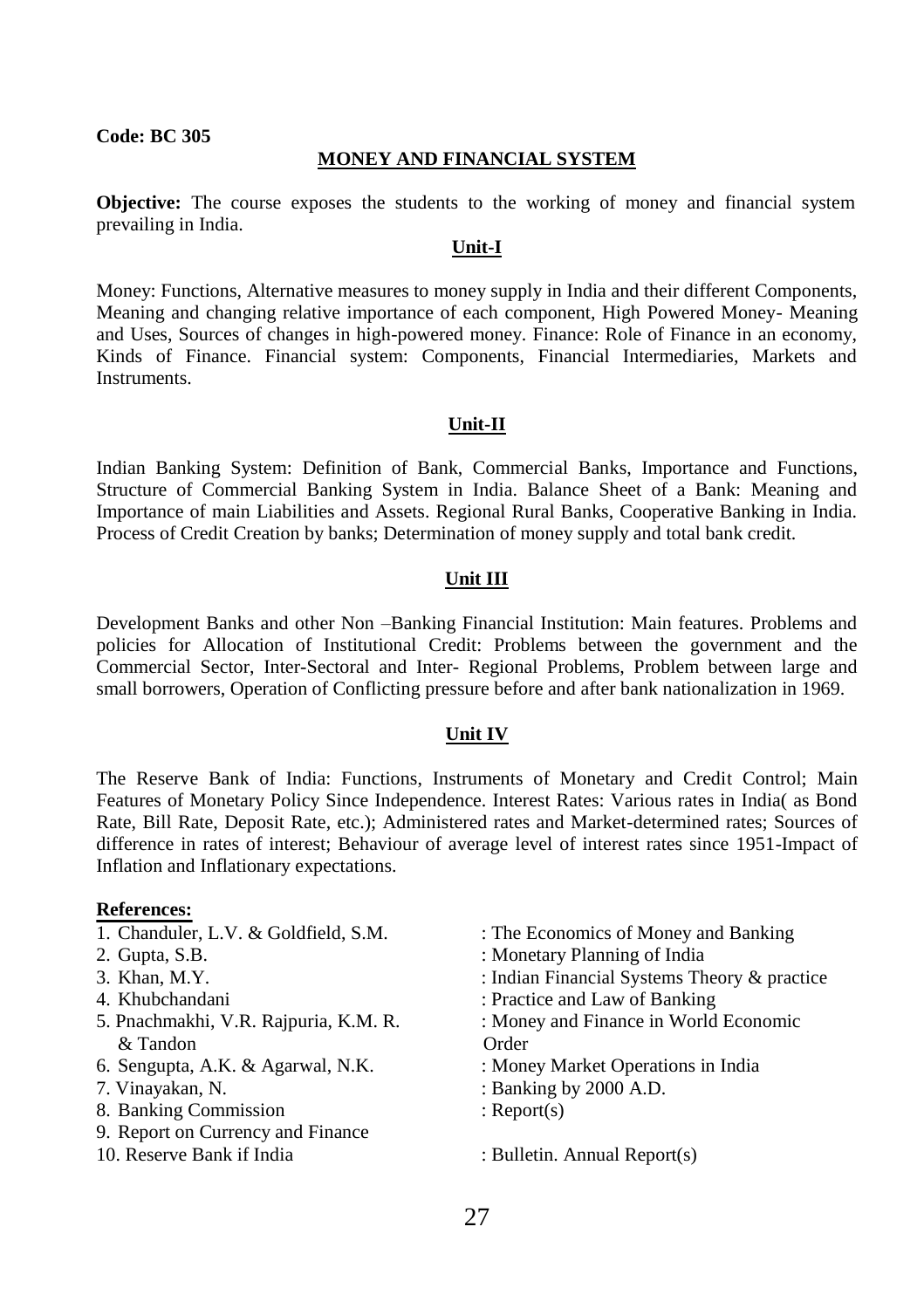# **Code : BC 306-A**

#### **INFORMATION TECHNOLOGY**

**Objective:** To introduce the concept of electronic market space and electronic commerce among the potential information technology leaders.

#### **Units-I**

Meaning and Concept of Information Technology On Line Information Services, Communications Channels; Communications Networks, Concept and Evolution of Internet, Intranet, Business Applications of internet.

#### **Units-II**

Clint/ server computing Electronic Data interchange Electronic Payment Systems, Types

E –Payment systems, E –cash, Credit Cards, Debit Cards, Components of effective Electronic payment systems

#### **Units-III**

Meaning and concept of E-commerce, channels of E commerce, Business Applications of EcommerceE-commerce Models,B2B, B2C, B2G, Online Marketing and Advertisement, E commerce recourses and infrastructure

#### **Units-IV**

Role of Websites in E –commerce, Website design principles, Security risk of E-commerce, Types of threats ,Source of Threats-commerce Security and a rational Security Policy of E-commerce, IT –ACT-2000

#### **REFERENCES:**

of

| : Internet                                                           |
|----------------------------------------------------------------------|
| : Guide to Linking LANS                                              |
| : Networks in Action: Business                                       |
| Choices and Telecommunications Decisions                             |
| : The E. Process Edge                                                |
| : The Internet Companion: A Beginner's Guide<br>to Global Networking |
| : E-Security and you                                                 |
| : Active Server pages                                                |
| : Starting an E-Commerce Business                                    |
| : Information Technology                                             |
|                                                                      |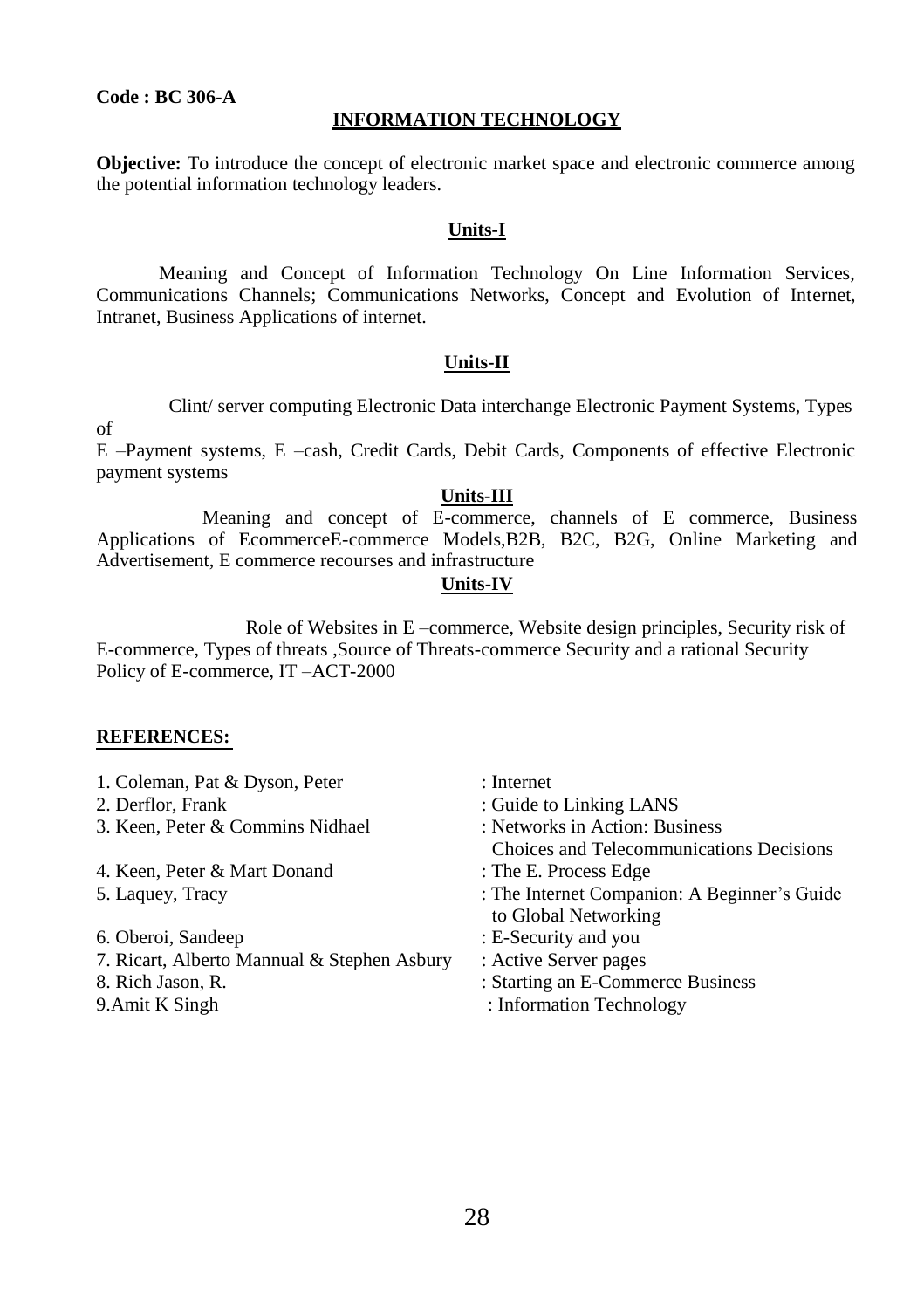composite, exempt supply.

# **GOODS & SERVICES TAX (GST)**

**Objective:** To provide students with a working knowledge of principles and provisions of GST to understand the relevance of GST in the present Indian Tax Scenario and its contribution for economic development.

#### **Unit-I**

**Indirect Tax:** Meaning, Features, difference between direct & Indirect Tax Types of indirect tax before GST, Shortcoming of Indirect Tax system during pre GST Era. **GST:** Meaning, advantages, disadvantages, Evolution of GST, Structure of GST: CGST/IGST/SGST/UTGST, Important definition under GST Act. **Machinery under GST:** GST council, GST network, GST Authority. **Concept of Supply:** Meaning, Features, Types:, Inter -state, intra- state, mixed

#### **Unit-II**

**Time of supply (TOS)**: Meaning, TOS of Goods & Services, TOS under Reverse Charge Mechanism, Invoicing provisions, provisions related with changes in GST rate. **Place of Supply (POS):** Meaning, POS of goods & service, intra state & Inter State supply. **Value of Supply:**  Meaning, provisions related with determination of value of supply of goods  $\&$  services, determination of GST liability.

#### **Unit-III**

**Input Tax credit (ITC):** Meaning**,** manner of utilization of ITC, Block credit, supply not eligible for ITC, Matching, reversal & Reclaim of ITC. **Payment under GST:** Manner of Payment of GST liability, concept of Electronic Cash, credit & liability ledger, refund of excess GST. **Return:**  Meaning, purpose & Importance, different type of return, due date of filing return. **Assessment under GST:** Meaning, types-self assessment, provisional assessment, summary assessment, best judgment assessment.

#### **Unit-IV**

**Registration:** Meaning, optional registration, compulsory registration, procedure for new registration, amendment & cancellation of registration. **Composition Scheme:** condition & restriction for composition scheme. **Accounts & Records:** manner of maintenance of accounts, period of retention of relevant records, **Invoice:** format, types- debit & credit note, vouchers. **Audit:** meaning, types-mandatory, departmental & special audit. Penalty under GST, E-way bill. **REFERENCES:**

- 1. Agrawal, Raj. K; Advanced Handbook on GST.
- 2. Background Material on Model GST Law, Sahitya Bhawan Publications.
- 3. Bansal,K.M; GST a Customer's Law, TAXMANN Publication(P)Ltd, University Edition.
- 4. Chaudhary, Vashishtha ; Dalmia, Ashu; Girdharwal, "GST- A Practical Approach", Taxman Publication
- 5. Datey V.S., "GST Ready Reckoner", Taxman Publication, New Delhi.
- 6. E- Resources & Latest GST Bill
- 7. Jha R. K. & Singh, P. K. "A Bird's Eye view of GST", Asia Law House
- 8. Majumder, Sumit Dutt "GST in India" 2<sup>nd</sup> edn. Centex Publications Pvt. Ltd.
- 9. Rastogi, Abhishek A., "GST- A Professional Guide" Taxman Publication.
- 10. Singhania, V.K; Students Guide to GST & Customers Law, TAXMANN Publication (P) Ltd, University Edition.